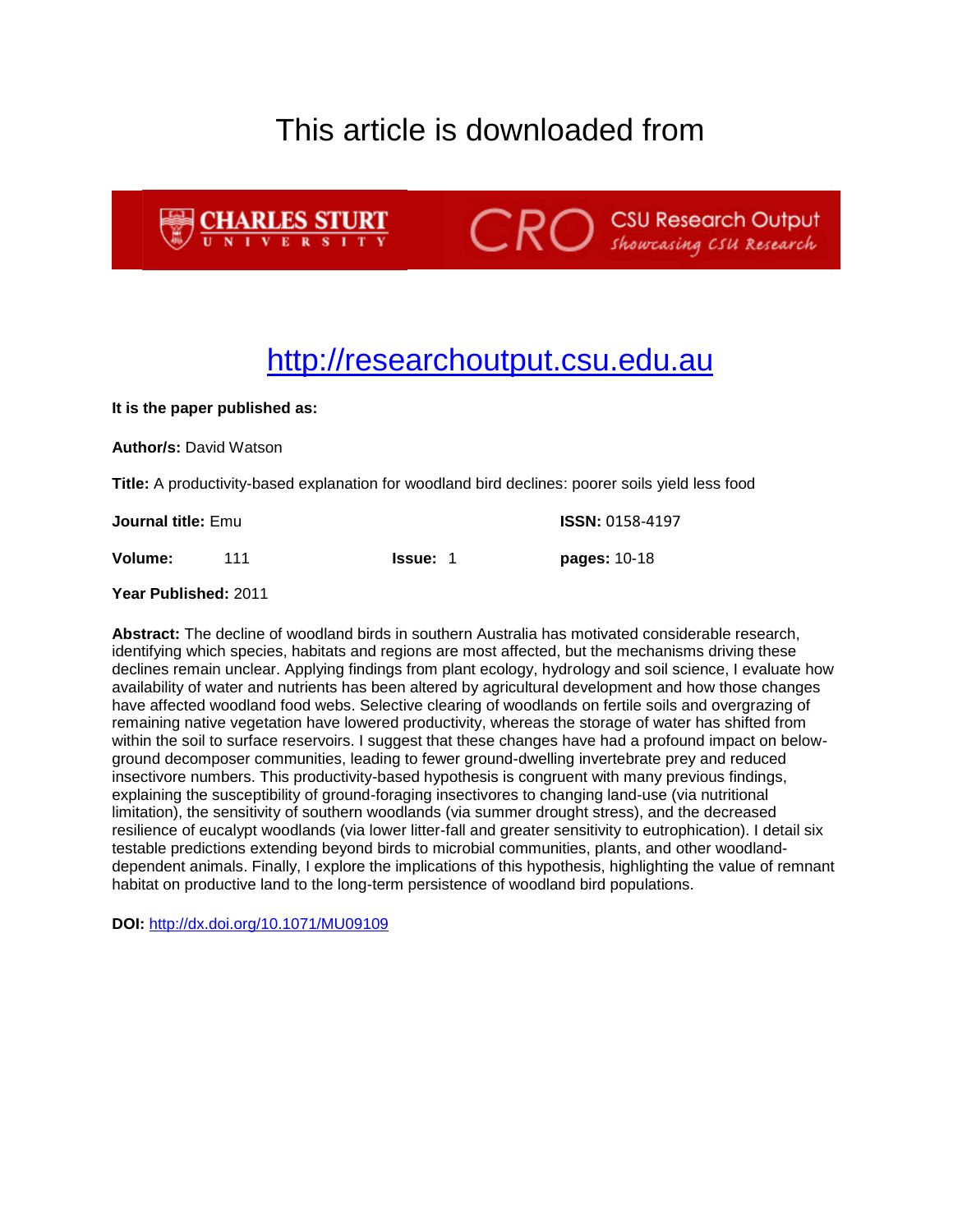## This article is downloaded from



**CRO** Showcasing CSU Research

## [http://researchoutput.csu.edu.au](http://researchoutput.csu.edu.au/)

#### **It is the paper published as:**

**Author**: D. M. Watson

**Title:** A productivity-based explanation for woodland bird declines: poorer soils yield less food

**Journal**: Emu: Austral Ornithology **ISSN**: 0158-4197

**Year:** 2011 **Volume:** 111 **Issue:** 1 **Pages:** 10-18

**Abstract:** The decline of woodland birds in southern Australia has motivated considerable research, identifying which species, habitats and regions are most affected, but the mechanisms driving these declines remain unclear. Applying findings from plant ecology, hydrology and soil science, I evaluate how availability of water and nutrients has been altered by agricultural development and how those changes have affected woodland food webs. Selective clearing of woodlands on fertile soils and overgrazing of remaining native vegetation have lowered productivity, whereas the storage of water has shifted from within the soil to surface reservoirs. I suggest that these changes have had a profound impact on belowground decomposer communities, leading to fewer ground-dwelling invertebrate prey and reduced insectivore numbers. This productivity-based hypothesis is congruent with many previous findings, explaining the susceptibility of ground-foraging insectivores to changing land-use (via nutritional limitation), the sensitivity of southern woodlands (via summer drought stress), and the decreased resilience of eucalypt woodlands (via lower litter-fall and greater sensitivity to eutrophication). I detail six testable predictions extending beyond birds to microbial communities, plants, and other woodlanddependent animals. Finally, I explore the implications of this hypothesis, highlighting the value of remnant habitat on productive land to the long-term persistence of woodland bird populations.

URLs: [http://researchoutput.csu.edu.au/R/-?func=dbin-jump-full&object\\_id=30401&local\\_base=GEN01-](http://researchoutput.csu.edu.au/R/-?func=dbin-jump-full&object_id=30401&local_base=GEN01-CSU01) [CSU01](http://researchoutput.csu.edu.au/R/-?func=dbin-jump-full&object_id=30401&local_base=GEN01-CSU01) <http://dx.doi.org/10.1071/MU09109>

**Author Address:** dwatson@csu.edu.au

**CRO Number:** 30401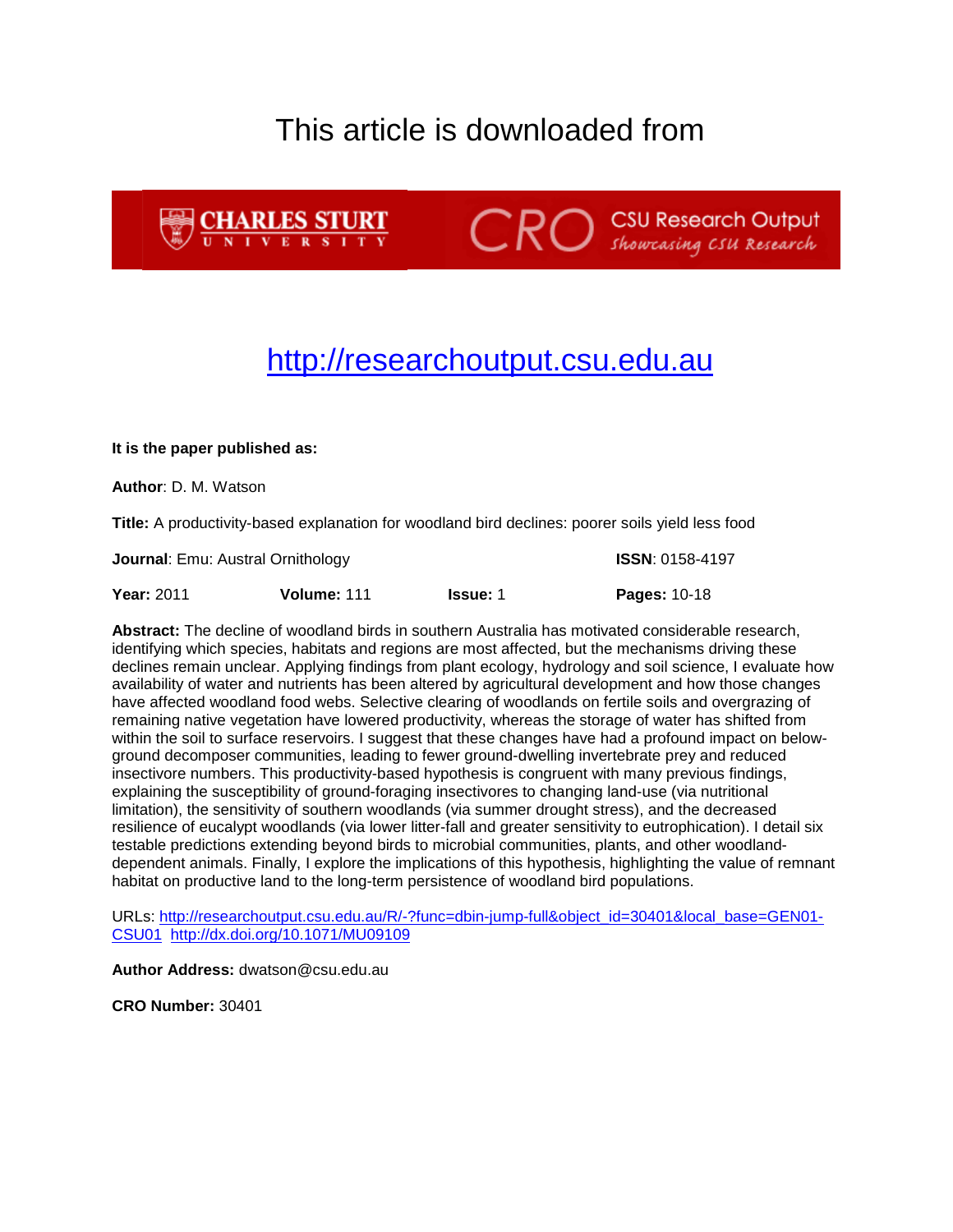Page **1** of **31**

# A productivity-based explanation for woodland bird declines: poorer soils yield less food

David M Watson

Institute for Land, Water and Society, PO Box 789, Charles Sturt University, Albury NSW 2640

dwatson@csu.edu.au

**Running head:** Productivity-based hypothesis for declining woodland birds

**Keywords:** Declining woodland birds, farmland, eutrophication, food limitation, habitat fragmentation, insectivore, nectarivore

**Submitted:** 27 November 2009; fully revised manuscript submitted 26 February 2010; final revision submitted 30 March 2009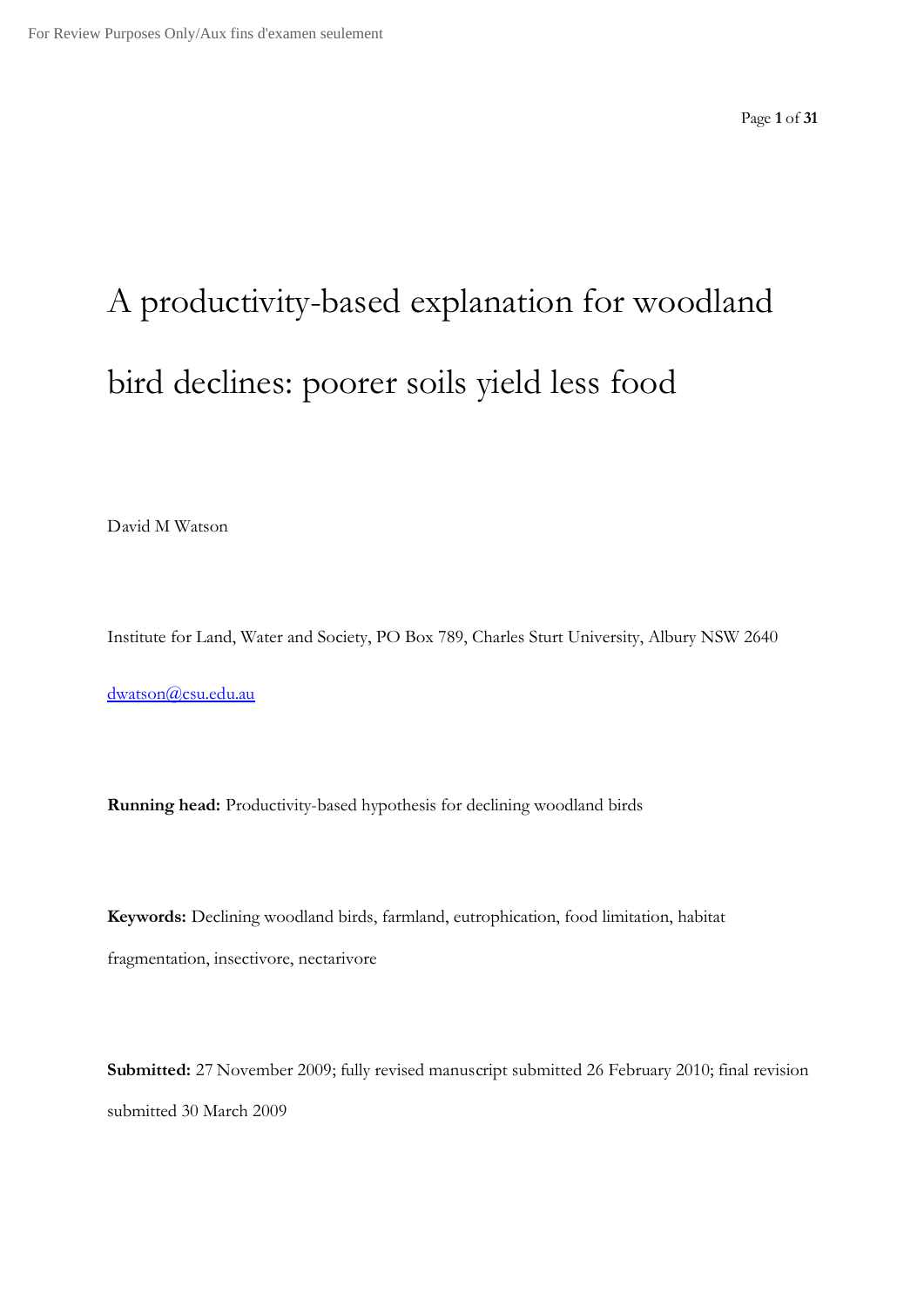#### **Abstract**

The decline of woodland birds in southern Australia has motivated considerable research, identifying which species, habitats and regions are most affected, but the mechanisms driving these declines remain unclear. Applying findings from plant ecology, hydrology and soil science, I evaluate how availability of water and nutrients has been altered by agricultural development and how those changes have affected woodland food webs. Selective clearing of woodlands on fertile soils and overgrazing of remaining native vegetation have lowered productivity, while the storage of water has shifted from within the soil to surface reservoirs. I propose that these changes have had a profound impact on below-ground decomposer communities, leading to fewer ground-dwelling invertebrate prey and reduced insectivore numbers. This productivity-based hypothesis is congruent with many previous findings, explaining the susceptibility of ground-foraging insectivores to changing land-use (via nutritional limitation), the sensitivity of southern woodlands (via summer drought stress), and the decreased resilience of eucalypt woodlands (via lower litterfall and greater sensitivity to eutrophication). I detail six testable predictions extending beyond birds to microbial communities, plants, and other woodland-dependent animals. Finally, I explore the implications of this hypothesis, highlighting the value of remnant habitat on productive land to the long-term persistence of woodland bird populations.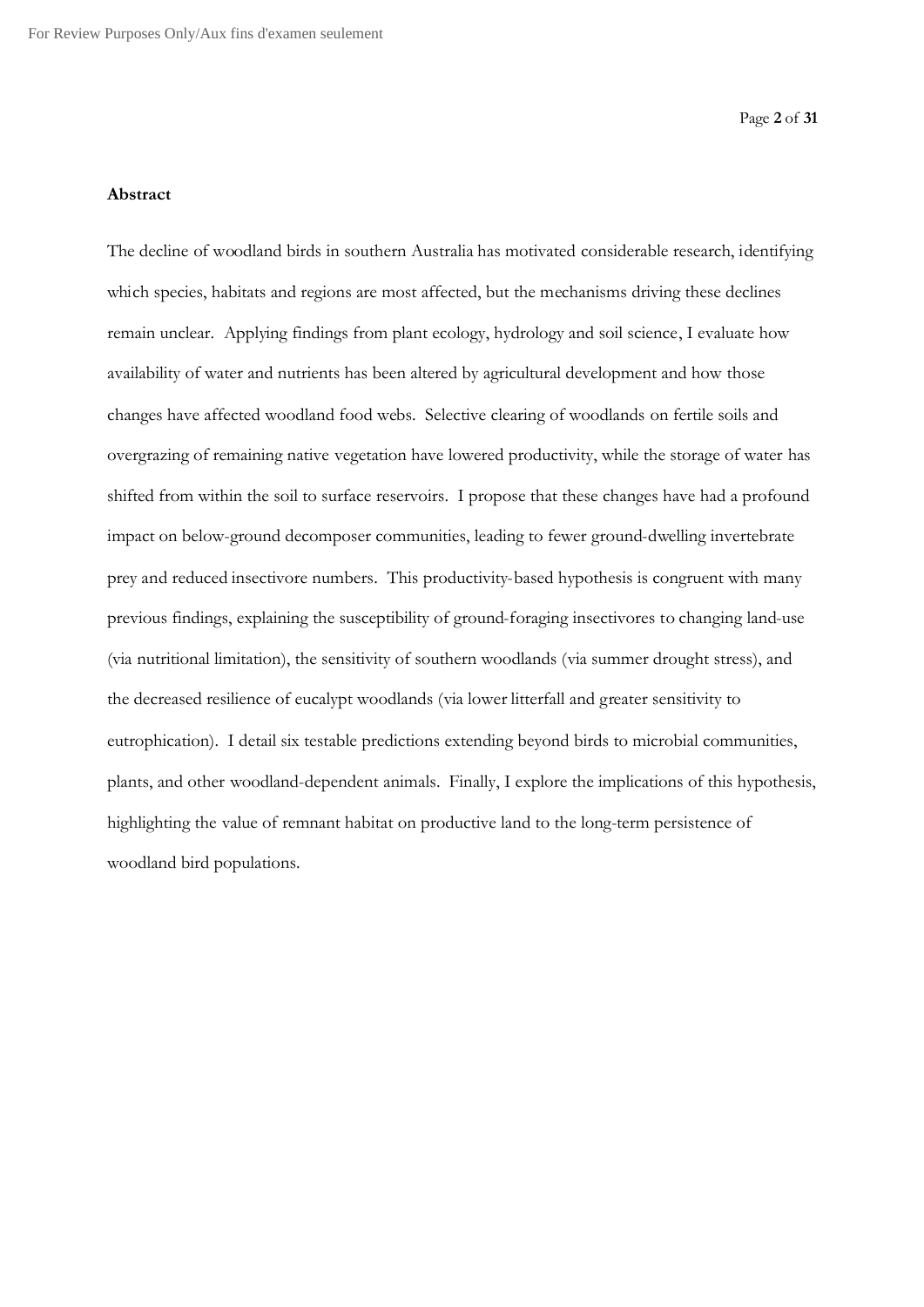### **Introduction**

Woodland birds are in serious trouble. Previously widespread species are now restricted, formerly abundant species are increasingly scarce and local extinctions have become commonplace. Most researchers documenting these patterns have been cautious not to extrapolate beyond their particular study area but, taken collectively, there is cause for genuine concern about the continued viability of woodland bird assemblages in many regions (Mac Nally *et al.* 2009). The loss of woodland birds from landscapes dominated by production agriculture have been recorded in southern Australia (Ford *et al.* 2001), Britain (Hewson *et al.* 2007; Fuller *et al.* 2007), western Europe (Donald *et al.* 2001) and North America (Robinson and Wilcove 1994; Murphy 2003), with declines of woodland birds now recognized as a global conservation priority (Birdlife International 2008).

The issue of declining woodland birds in Australia has motivated considerable research to quantify the nature and extent of the issue, conducted at scales ranging from hand-held quadrats to the entire continent (Ford 2010). These studies have used various methods to address numerous specific questions, but the logical basis of these approaches is comparable—what can we learn from studying current occurrence patterns of woodland birds? This top-down, taxon-specific work is essential to describe patterns, but cannot reveal the processes driving them. As such, there is now a large (and growing) body of evidence supporting a set of increasingly alarming patterns, but little progress in identifying the underlying mechanisms.

The purpose of this contribution is not to synthesize previous studies, search for hitherto overlooked traits of declining species nor evaluate how well existing hypotheses explain these pervasive declines. Rather, I take a different tack, and start with two of the raw materials all organisms need to survive—water and nutrients—and consider how their availability has changed in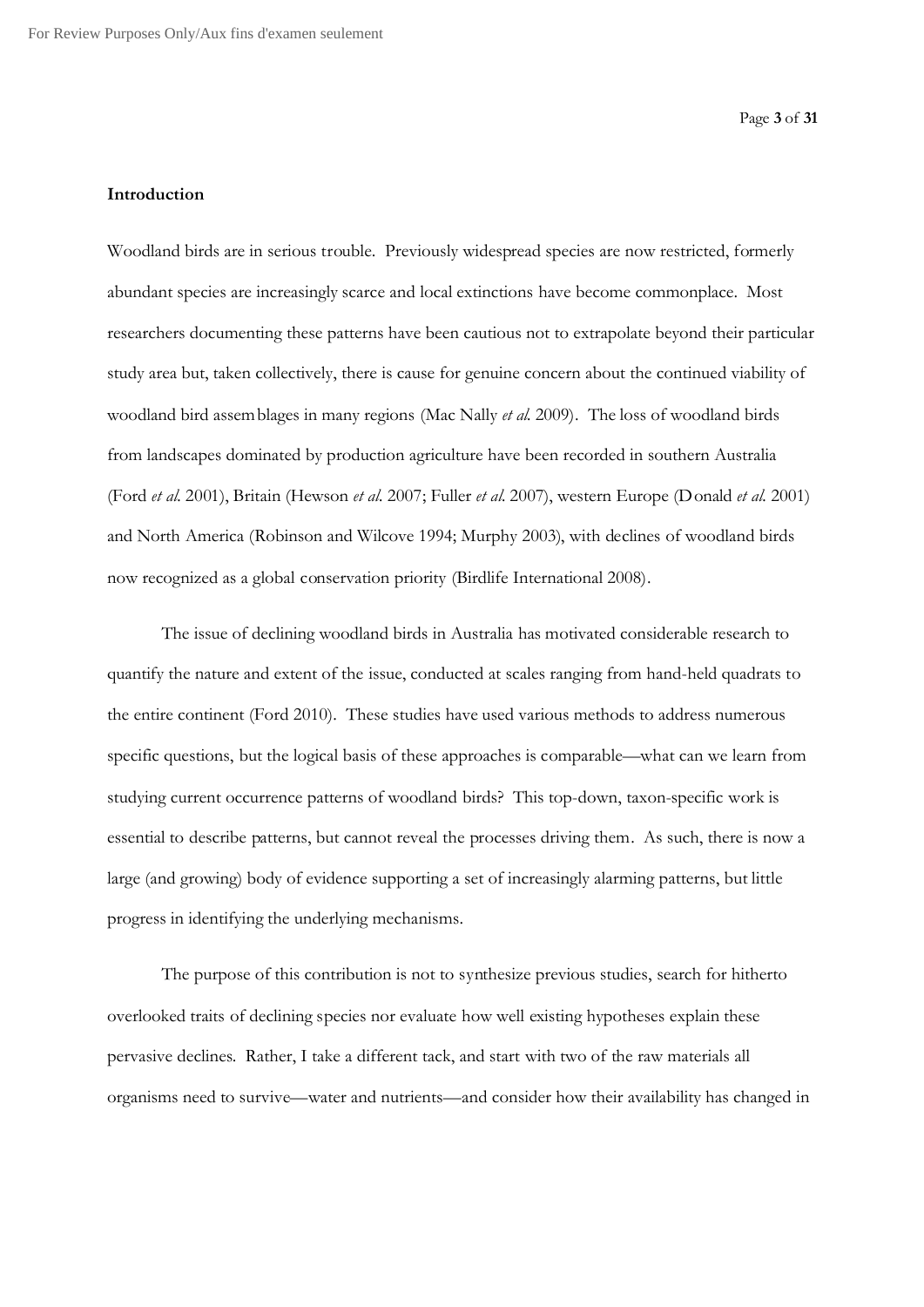the woodlands of southern Australia since European settlement. As well as avian ecologists, these woodlands have been the subject of considerable research by plant ecologists, and the grazing and cropping landscapes that have replaced them have been studied extensively by soil biologists and hydrologists, generating information on how water and nutrient flows vary across space and through time (Ludwig *et al.* 1997; Tongway *et al.* 2003). By considering processes including fragmentation, grazing and habitat degradation using this common currency, I evaluate how the foundation of woodland food webs has changed since European settlement. I introduce and develop the thesis that fundamental changes in nutrient inputs and hydrology associated with land clearing and production agriculture have caused physical, chemical and biological changes to woodland soils, driving reductions in the abundance of soil and litter dwelling invertebrates—a major food source for many woodland birds. I revisit empirical studies of woodland birds and re-evaluate their findings in the light of this productivity-based hypothesis, demonstrating consistently close congruence. Rather than being restricted to insectivorous birds, the hypothesis also explains observed changes in other groups of animals and plants, conforming to the unified diversity-productivity relationship (Huston 1979; 1994). Finally, I highlight emergent questions and articulate six testable predictions to guide further research and inform on-ground management to arrest further declines.

#### **Declining woodland birds**

Given the proportion of vegetation cleared, the number of introduced predators and the extensive degradation of remaining habitat (Garnett 1992; Recher 1999), it is hardly surprising that woodlanddependent biota have undergone severe declines. Yet, not all woodland habitats have been equally affected; not all regions are involved; not all woodland bird species have declined (Reid 1999; Antos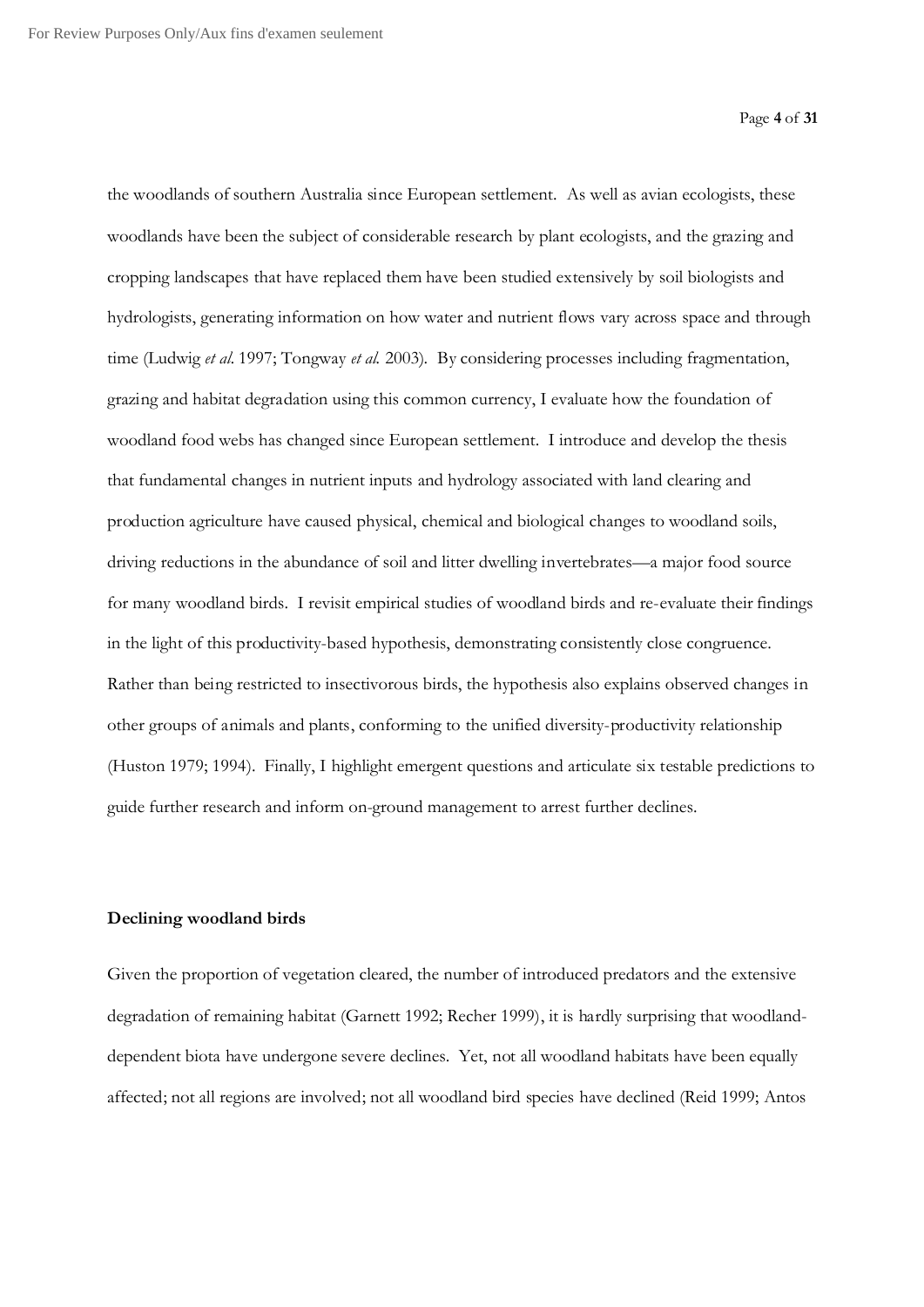and Bennett 2006). It is this lack of uniformity that has confounded previous workers and refuted many otherwise sound explanations. I begin by defining the scope of the issue—addressing the Who, What, Where and When questions from existing studies of woodland birds. Having distilled the current understanding of the issue, I then consider the question of Why—drawing on other studies of woodlands and focusing on the biotic and abiotic processes affecting productivity.

#### *Who? Identifying which species are involved*

Reid (1999) initially compiled a list of 20 woodland bird species that have declined in the sheepwheat belt of New South Wales. These species were formerly common, widespread species characteristic of woodland habitats throughout the region that had undergone dramatic and ongoing declines, as distinct from species formally listed as threatened, vulnerable or endangered (Garnett 1992). As data from elsewhere emerged, this list of "declining woodland birds" was expanded to include additional species and applied to south-eastern or southern Australia in general. In this contribution, I include all 26 of these species (Table 1) while noting that many other bird species occurring in these woodlands have not undergone declines.

Patterns of occurrence, movement, foraging and reproduction of many of these species have been studied at a variety of scales in multiple habitat types (Ford *et al.* 2001; Ford 2010), and several generalities have emerged regarding the ecological traits of those bird species that have undergone declines. Hence, those species that are resident, small-bodied, ground-foraging and insectivorous are more likely to have declined than otherwise similar species (both ecologically and taxonomically; Reid 1999). Comparisons of this group with other woodland birds have found no other consistent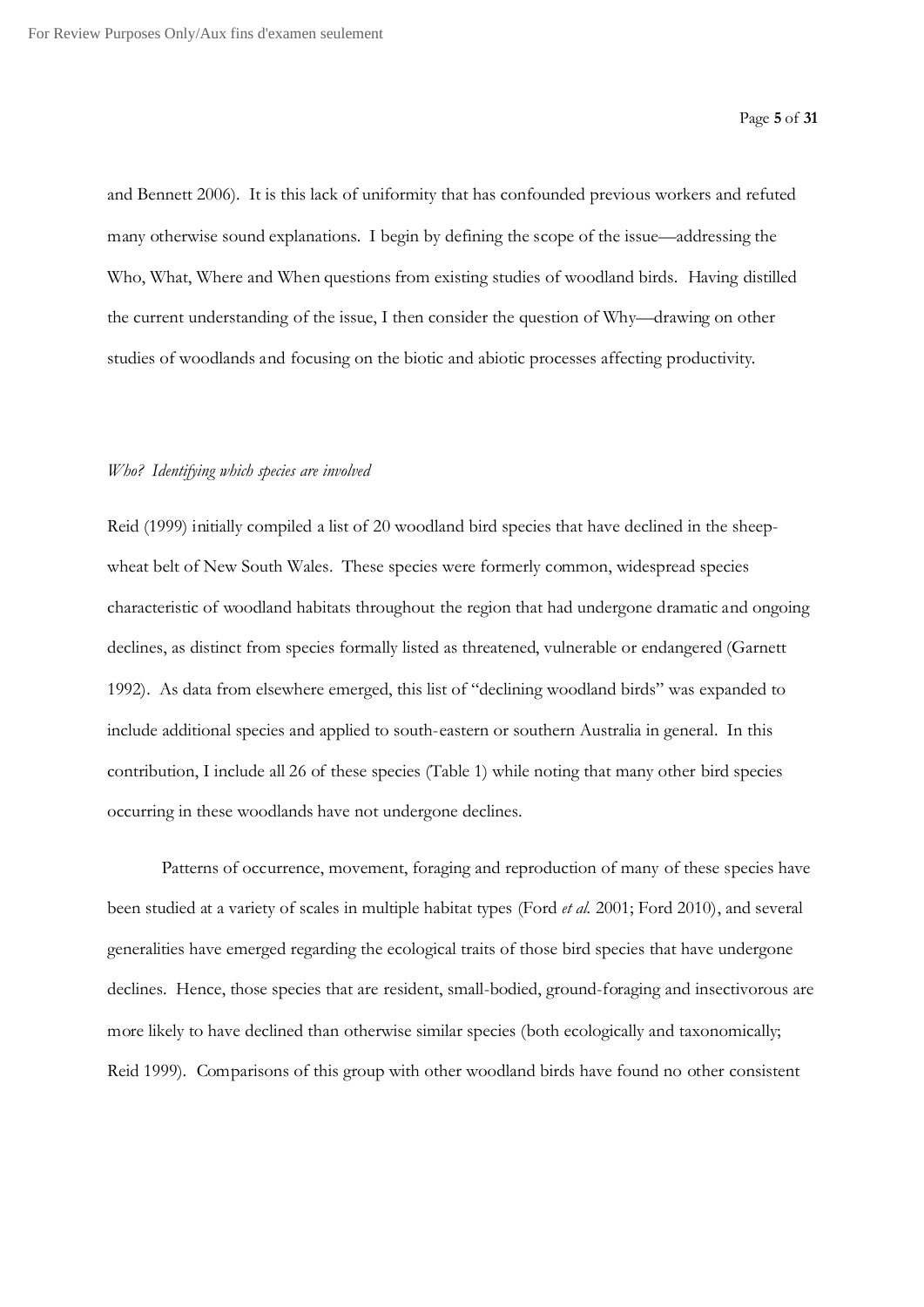differences in life history, with comparable reproductive rates, nest locations and distributional ranges (Ford *et al.* 2001).

Insert Table 1 here

#### *What? Defining the "declining woodland birds" issue*

The term has been used to describe multiple patterns, including reductions in reporting rate, relative abundance, distributional range and reproductive output, as well as changes in overall species richness at site, patch, landscape and regional scales. While these patterns are interrelated, the accuracy of available data varies. Thus, changes in distributional range are clearly documented and congruent across many studies, but changes in relative abundance are more variable and the estimates more sensitive to sampling methods. For the purposes of this contribution, I define the issue of declining woodland birds as follows:

"Declining woodland birds are woodland-dependent species that have undergone widespread reductions in abundance and occurrence in southern Australia, reflected in diminishing population sizes and shrinking distributional ranges—especially in the southern parts of the region".

#### *Where? Establishing the extent of declines*

This phenomenon has been studied principally in temperate eucalypt woodlands within agricultural landscapes in south-eastern Australia (both grazing and cropping), with comparable findings emerging from research in remnant eucalypt woodlands in southern Western Australia (Recher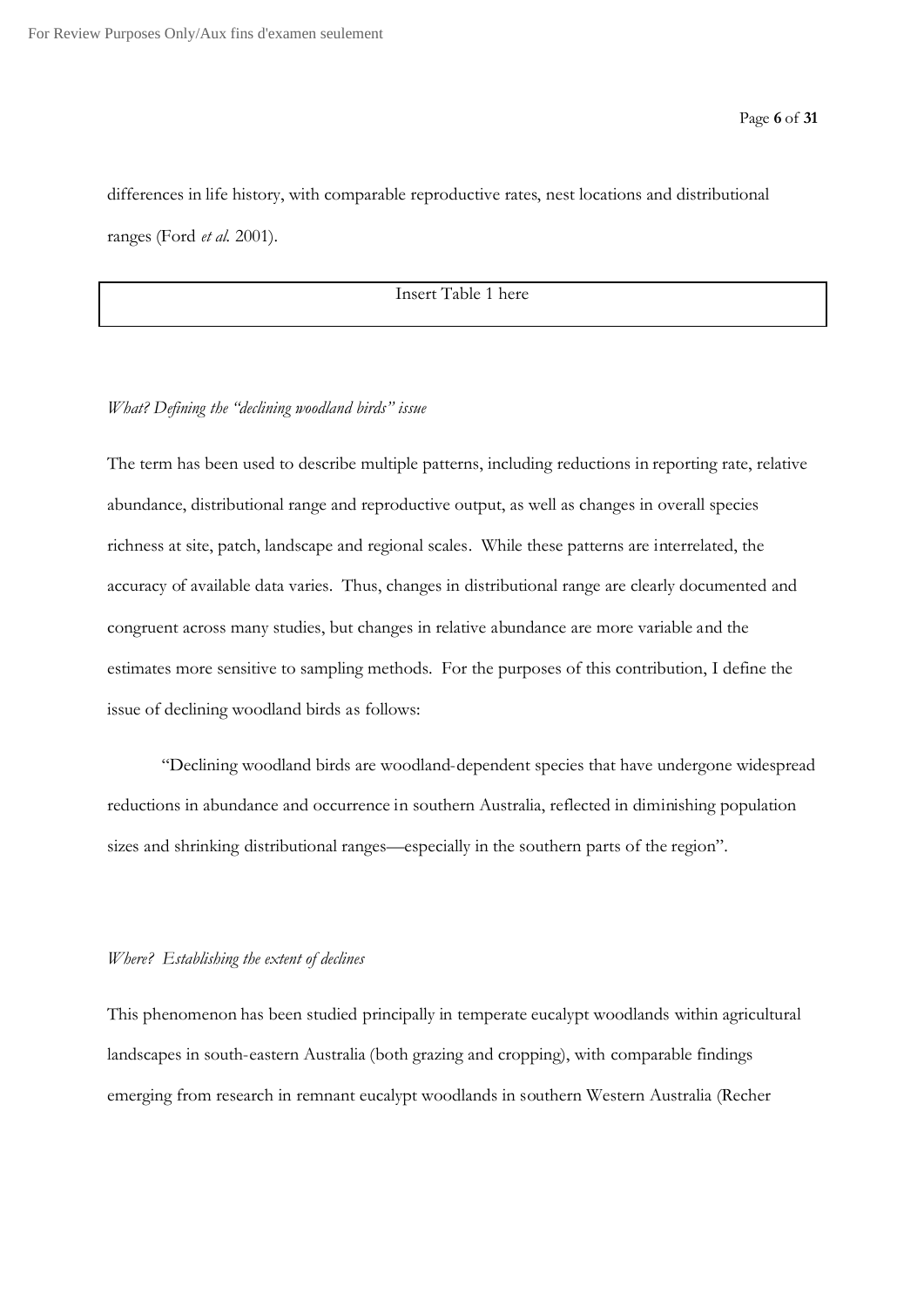1999). There are many other woodland types in southern Australia, but studies of birds occurring in these habitats have not detected the same declines (but see Woinarski et al. 2006 for comparable patterns noted in remnant *Acacia harpophylla* woodlands in central Queensland). Research in woodlands dominated by *Acacia spp*, *Casuarina/Allocasuarina spp.* and *Callitris spp.* in southern Australia have documented far more intact woodland bird communities (Leach and Recher 1993; Watson *et al.* 2000; Major *et al.* 2001; Antos and Bennett 2005, Oliver and Parker 2006) and many of the species of concern still occur in reasonable numbers in these other woodland types (Maron *et al.* 2005; Antos and Bennett 2005, Bowen *et al.* 2009). Hence, much of the declining woodland bird phenomenon may presently be restricted to eucalypt-dominated temperate woodlands.

There are also regional differences, with declines largely reported from southern woodlands—specifically, those woodlands inregions with winter rainfall. Woodlands located in summer rainfall regions to the north and semi-arid zone inland of the sheep-wheat belt have been subjected to similar historic changes and ongoing threats, but current data indicate that their bird assemblages have not undergone the same declines as their southern counterparts (Garnett 1992; Leach and Recher 1993; Bowen *et al.* 2009, but see Woinarski *et al.* 2006).

#### *When? Describing the historical basis of declines*

Declines in woodland birds were noted throughout the last century, but most reports were confined to particular districts or single localities. Three contemporaneous but independent papers (Goldney and Bowie 1990, Recher and Lim 1990, Robinson 1991) synthesized this information, calling attention to the generality of the signal emerging from these disparate findings. Subsequent work by Garnett (1992) and Reid (1999) described these declines in more detail, compiling qualitative and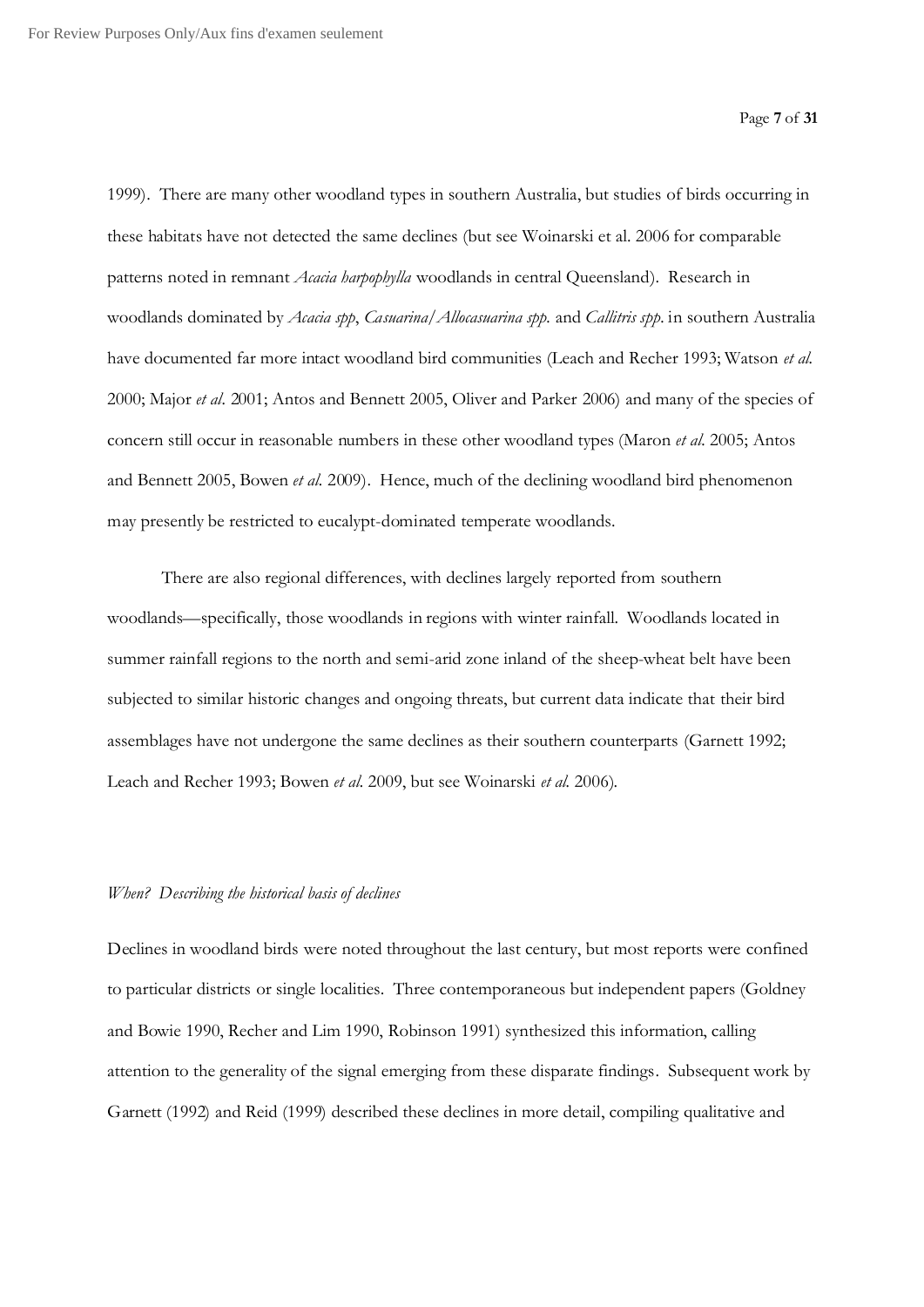quantitative information on the species and regions involved. Declines were frequently reported in the 1960's–70's and, while there were earlier reports for some species, widespread local extinctions in woodland birds are generally considered to have occurred in the last fifty years, becoming increasingly pronounced in the last twenty (Robinson and Traill 1996; Traill *et al.* 1996; Recher 1999; Ford *et al.* 2001). This is not to say that changes in abundance and distribution were not occurring earlier, nor that the avifauna of other habitats elsewhere was stable. Further details on the history and tempo of changes in woodland bird assemblages are not available, given the lack of long-term bird population survey data to complement changes in vegetation structure, but one pattern that emerges from these historic accounts is the coincidence of local extinctions with severe droughts (Reid 1999). The impact of drought (especially related to the El Niño Southern Oscillation) on bird populations has been invoked by several authors (Woinarksi *et al.* 2006; Mac Nally *et al.* 2009) and may exacerbate further the effects of changing land-use.

#### **Availability of nutrients and water in woodlands**

The woodlands of southern Australia have been cleared and fragmented, replaced by extensive monocultures of exotic annuals used for production agriculture and bisected by roads, fences, irrigation channels and easements for pipelines and powerlines (Yates and Hobbs 1997; Hobbs and Yates 2000). Remaining woodlands are now used for grazing, firewood collection and other extractive industries; they have been invaded by exotic plants and animals; and fires and floods have decreased in frequency (Recher and Lim 1990; McIntyre and Lavorel 1994). Instead of cataloguing the effects of these threats to woodland birds individually, I consider their combined effects in terms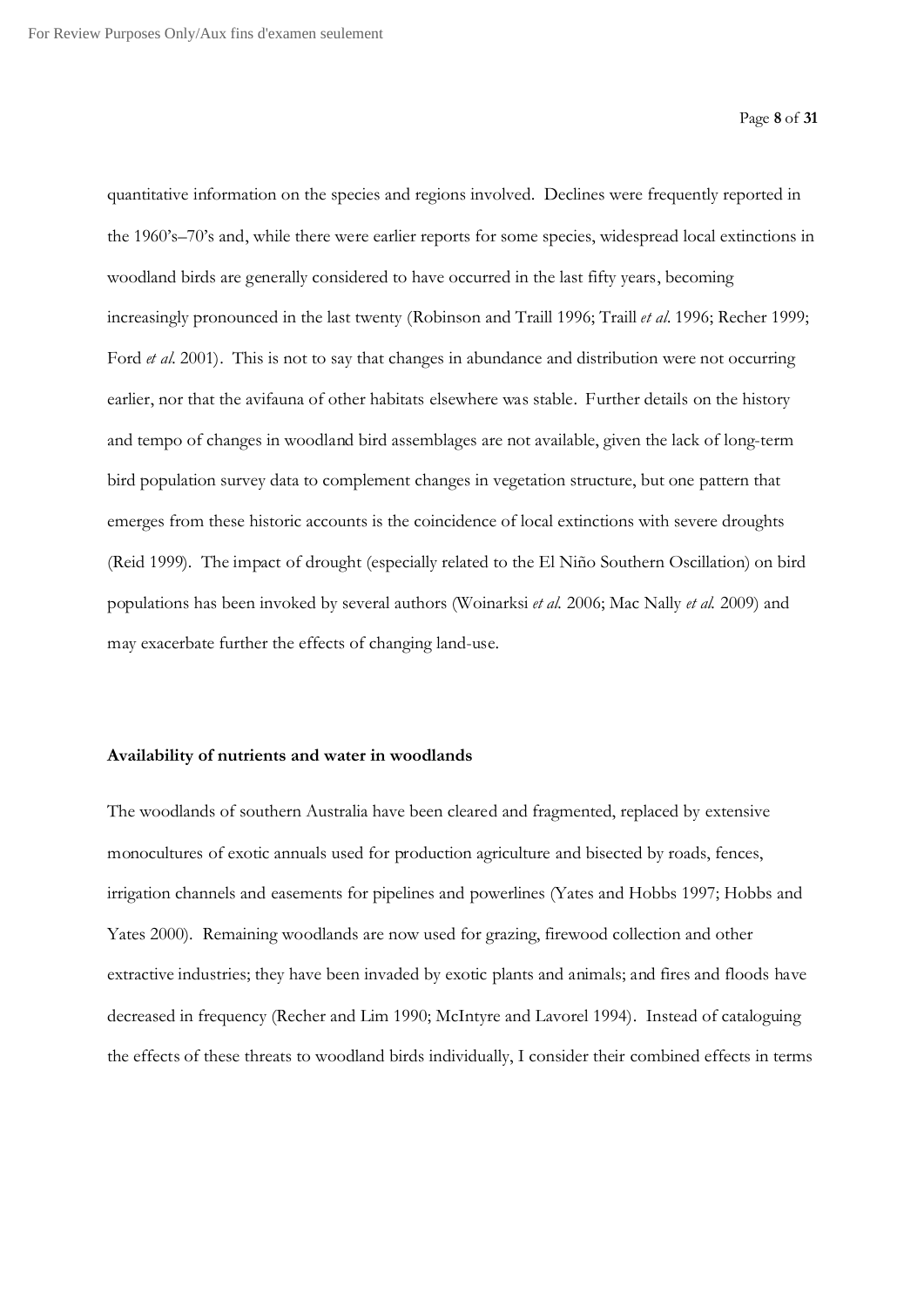of nutrient inputs and availability of water to explore how the foundation of woodland food webs has changed.

Initial clearing and subsequent fragmentation of woodlands did not occur uniformly throughout southern Australia. Early land clearance was focused around productive soils and reliable access to water and progressive conversion of woodlands to pasture and cropland was similarly non-random, preferentially clearing woodland from riparian zones, valley floors and floodplains (Recher and Lim 1990; Robinson and Traill 1996; Prober *et al.* 2002). Thus, woodland remnants are not representative of their former extent (Hobbs *et al.* 1993), but are disproportionately located on ridgetops, rocky hillsides, and other parts of the landscape with soils poorly suited to production agriculture (an extension of the "worthless lands" thesis of Runte 1979). Accordingly, I suggest that most remaining woodland was originally marginal habitat for many woodland-dependent species (after Prober and Thiele 1995).

Upon conversion from woodland-dominated landscapes to country suitable for cropping and livestock production, the distribution of water was dramatically modified. The original ephemeral creeks, gilgai and intermittent chains of ponds were replaced by a multitude of small dams—surface water concentrated spatially and available more permanently throughout the year (James *et al.* 1999). In addition to domestic stock, these fixed watering points also favour other grazing animals (native and exotic), intensifying the effects of grazing on surrounding vegetation (Ludwig *et al.* 1997). With increased grazing pressure, understorey communities changed as palatable species (especially legumes and other forbs) declined and deep-rooted perennial tussock grasses became successively replaced by annuals (primarily exotic species; McIntyre and Lavorel 1994; Landsberg and Crowley 2004). These changes decreased the amount of organic matter held within the soil and subsoil of woodlands, simplifying soil structure and decreasing water-holding capacity dramatically (Tongway *et al.* 2003 and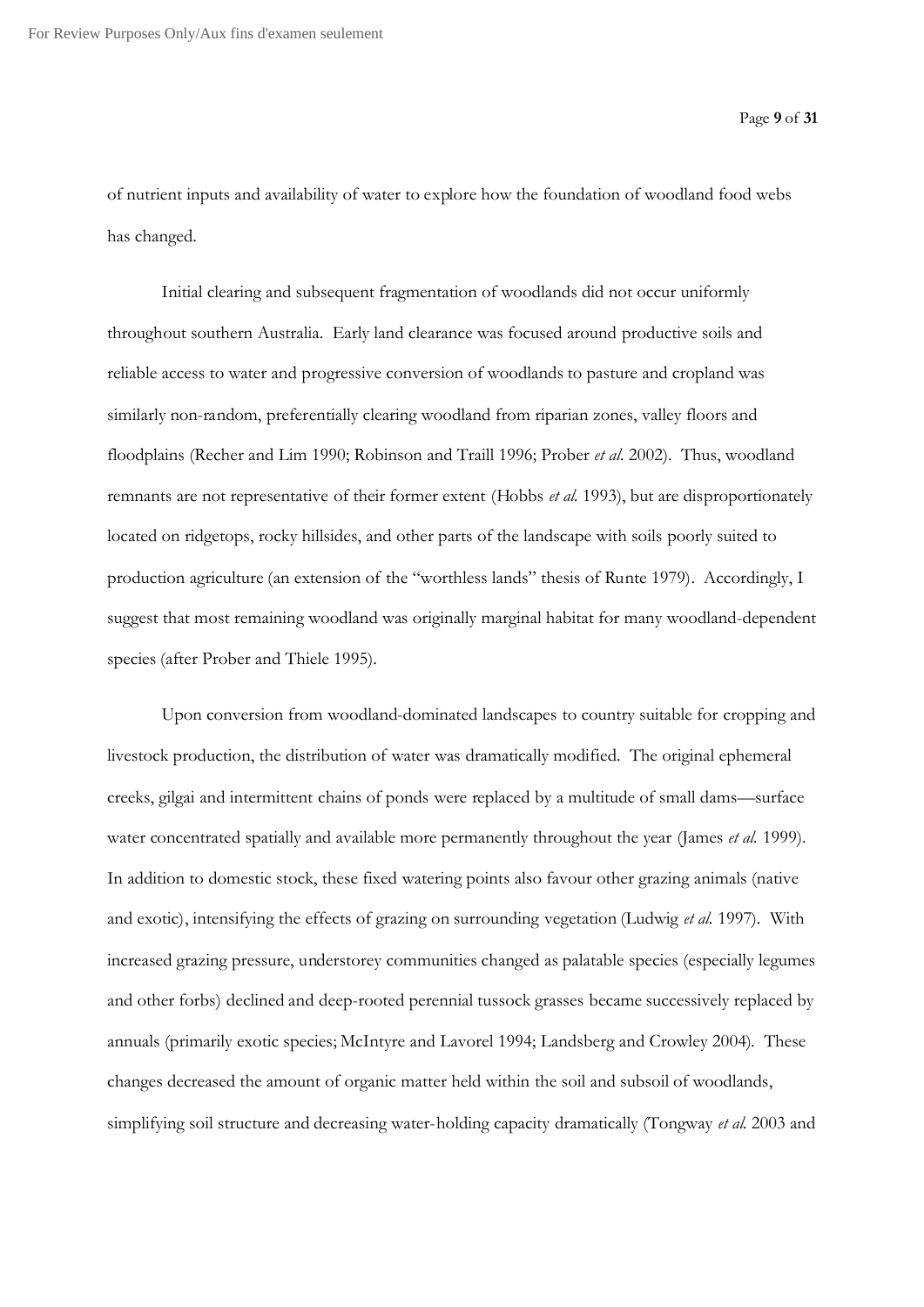references therein). Overgrazing and associated trampling by ungulates reduced ground cover and disturbed cryptogamic and microbiotic crusts (thin layers comprising various lichens, mosses, liverworts, cyanobacteria and fungi in the top layer of the soil; Eldridge and Greene 1994) leading to soil compaction and decreased water infiltration, as well as losses of topsoil through erosion (Fanning 1994; Ludwig *et al.* 1997). Research from the New England Tablelands has revealed how drastic these effects could be, documenting a fifty fold increase in erosion rates after sheep grazing commenced in the 1830's (Gale and Haworth 2004). Moreover, they calculated that the soil lost in the first 25 years represented 85% of total soil loss since European contact (Gale and Haworth 2004). These landscape and patch-scale effects were exacerbated by reductions in within-patch heterogeneity via removal of coarse woody debris from remaining woodlands, which is known to slow rates of waterflow and aid in infiltration, litter accumulation and microclimate amelioration at smaller scales (McIvor 2002). During the same period, many medium-sized fossorial marsupials (including bandicoots *Perameles* and *Isoodon spp*., bettongs *Bettongia spp*., and potoroos *Potorous spp*.) considered to perform critical roles in microtillage and dispersing large seeds and mycorrizal fungi (Noble *et al.* 2007 and references therein) became regionally extinct (Dickman *et al.* 1993), further simplifying woodland soils and decreasing their resilience to further land-use change. Finally, increased insolation and penetration of wind associated with the increased proportion of cleared canopies further desiccated woodland understoreys (see Murcia 1995; Didham 1997), increasing losses of litter and soil to adjacent (often down-slope) cleared land.

In terms of nutrients, livestock grazing led to greater concentration of nitrogen, magnesium and other animal-derived elements, especially in ridge-top remnants and beneath isolated paddock trees (Hilder and Mottershead 1963; Taylor *et al.* 1984). Increasing use of fertilizers in pastures and croplands increased phosphorous levels in adjacent woodlands via surface run-off and spray drift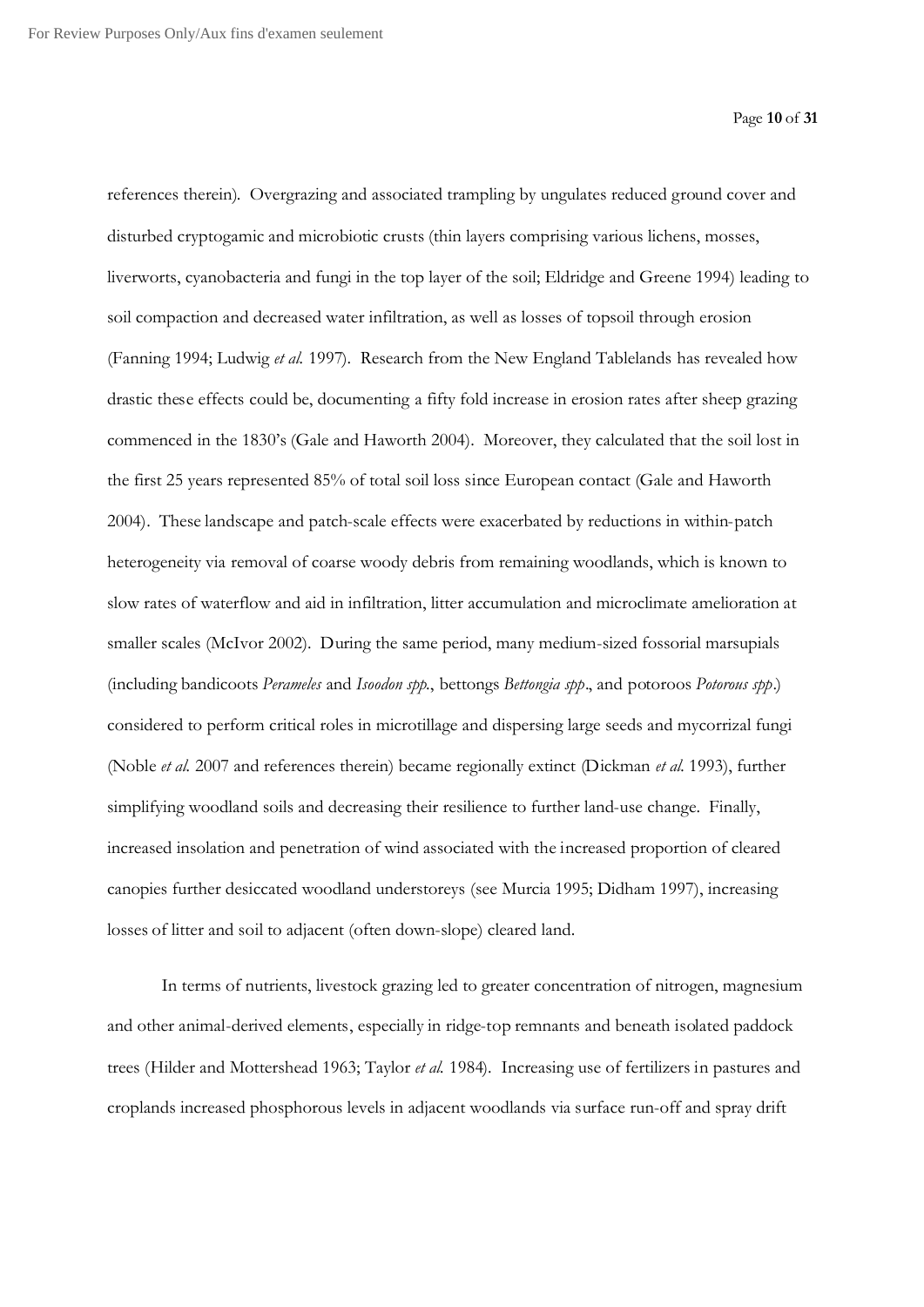(Yates and Hobbs 1997, Duncan *et al.* 2008). In some areas, the use of irrigation raised water-tables, increasing inputs of K, Ca and other cations into the soil (Hobbs and Yates 2000). Finally, the replacement of an understorey composed primarily of deep-rooted perennials with one dominated by shallow-rooted annuals led to a shift from low-level nitrate availability year-round to peaks in otherwise low availability, associated with growth cycles of exotic annuals (McIntyre and Lavorel 1994; Prober *et al.* 2002; Clarke 2003).

In sum, selective clearing of woodlands and land-use intensification in remaining habitats has changed overall soil properties: organic matter and water-content have both decreased while availability and homogeneity of inorganic nutrients have increased. In addition to affecting plants, these changes have profound implications for the composition and function of decomposer communities, further affecting the availability of nutrients within woodlands. This below-ground biota is dominated (in terms of both diversity and biomass) by bacteria and fungi, the biological activity and functional diversity of which are largely determined by soil properties and nutrient inputs (Bardgett 2005). As well as determining the rate of decomposition and soil formation, microbial communities affect the structure and composition of other soil biota that feed on them (King and Hutchinson 1983) thereby driving changes throughout the entire food-web (Cole and Bardgett 2002).

#### **The productivity-based explanation for declining woodland birds**

The selective clearing of woodlands on more productive soils and degradation of remaining woodlands has driven reductions in the biomass of decomposer communities in the soil and litter, thereby reducing the food resources available to ground-feeding insectivores (Fig. 1). In addition to affecting survivorship directly via foraging behaviour, movements and body condition, this reduction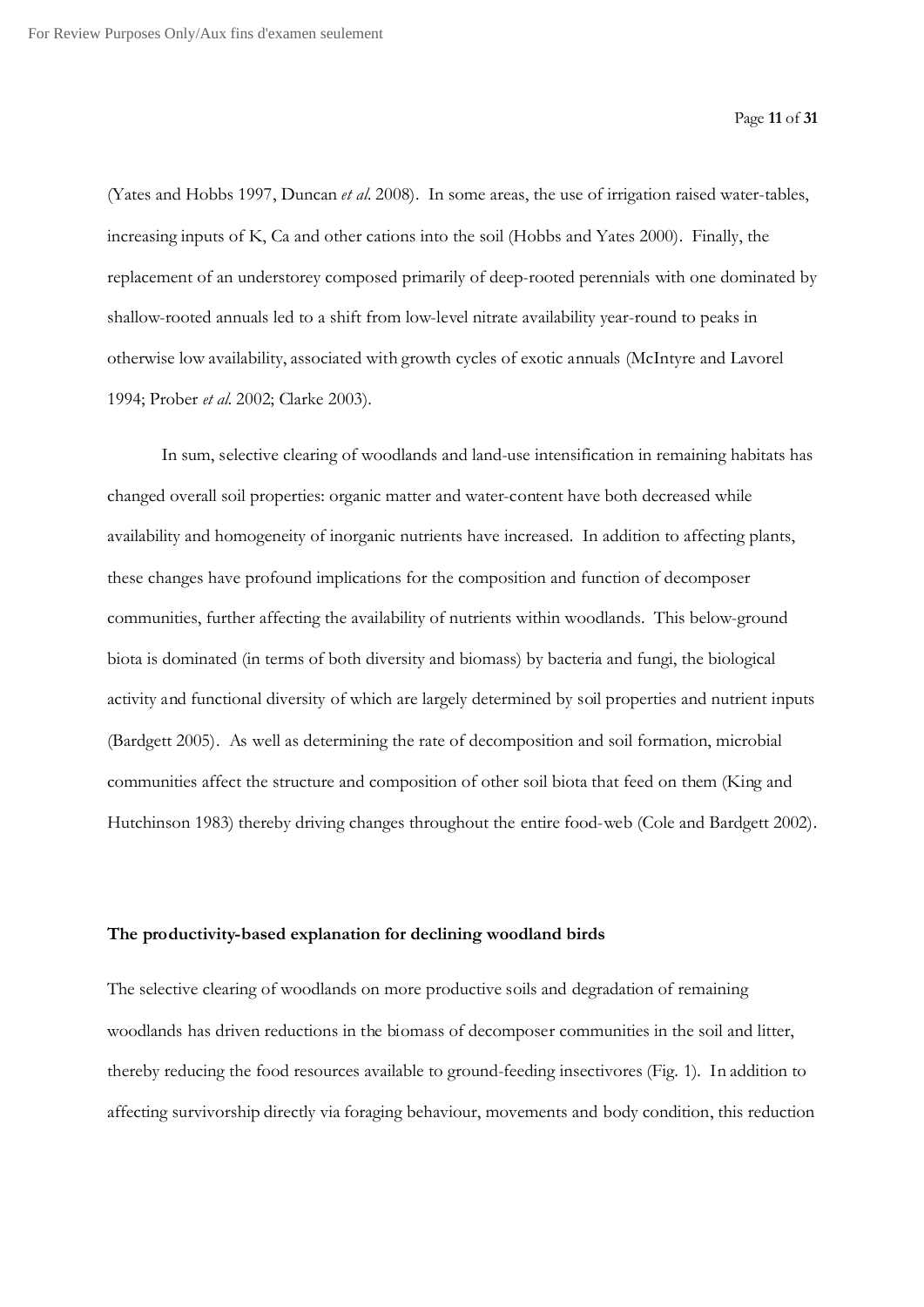in available prey would constrain reproductive output, leading to reduced recruitment to subpopulations at local and regional scales. The effects of agricultural intensification on the structural, chemical and biological properties of soil have been studied extensively and, although scant research has been conducted within remnant vegetation, many studies have quantified these effects in the production landscapes that surround them. By drawing on existing studies and applying food web theory (after Huston 1979), the repercussions of changes to woodlands since European settlement on birds and other animals can be inferred and compared directly with observed patterns.

Insert Figure 1 here

Examining the group of birds considered to have declined, 25 of the 26 species are at least partly insectivorous and 17 species feed primarily on the ground (Table 1). As well as groundforagers, this hypothesis also relates to bird species that take insects from the air and bark (noting that many of these insects have litter and soil dwelling larvae). In addition to reduced abundance, the productivity-based hypothesis suggests that arthropods and other invertebrate prey have become available over increasingly shorter periods, with reductions in the structural complexity of soil rendering soil biota more vulnerable to short-term climatic variation (Bardgett 2005; Taylor 2008). Total biomass of invertebrates need not have decreased: it is the composition of invertebrate communities and their accessibility that is critical. Specifically, those larger taxa high in nutritional quality and found in the litter and topsoil (including beetle larvae, earthworms, cockroaches, snails and moth larvae) are considered most important in driving patterns of insectivore occurrence.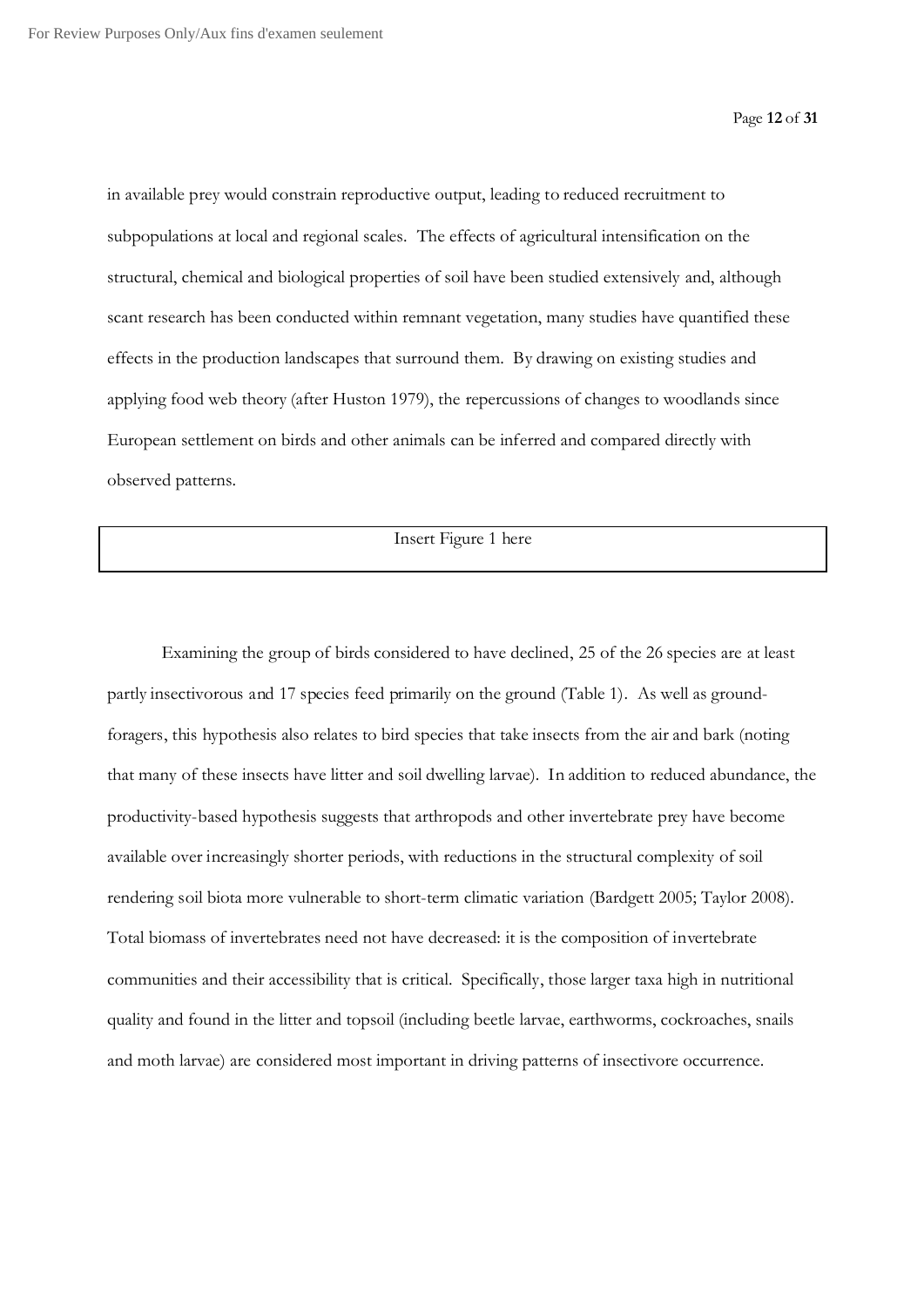Quantifying variation in the abundance of these invertebrates is one way to test the productivity-based hypothesis directly (Usher *et al.* 1993). There have been several studies of litter and soil-dwelling invertebrates that conform to the hypothesis, reporting negative associations with grazing pressure (King and Hutchinson 1983) and fragment area (Zanette *et al.* 2000), and positive relationships with soil moisture content and litter depth (Noack 1996, Taylor 2008). In all of these studies, however, invertebrates were considered in terms of size or mass, rather than palatability or nutritional quality. Dietary information is available for many woodland insectivores—gut contents data (Lea and Gray 1935; Barker and Vestjens 1990) and selected foraging observations (*e.g.,* Antos and Bennett 2006)—but I am unaware of any study that has used this information to estimate availability of likely prey (as opposed to total number of invertebrates or overall biomass).

Regional differences are consistent with the productivity-based hypothesis of woodland bird declines, whereby woodland bird declines are more marked in the winter rainfall regions in southern Australia (Reid 1999, Ford *et al.* 2001). The combination of hot and dry conditions in late spring– summer render these southern woodlands especially reliant on soil moisture, leading to inherently shorter growing seasons than in summer and summer-dominant rainfall regions further north (Mack 1989; MacIntyre *et al.* 2002). Without additional moisture from rainfall, soil biota retreat to deeper strata and/or enter quiescent stages to survive (Noack 1996). This annual pattern is likely compounded by climatic fluctuations associated with the El Niño Southern Oscillation and drought, further desiccating soils and reducing availability of soil and litter-dwelling prey. These climatic fluctuations are not new but, when imposed on a degraded ecosystem that has been reduced to a series of disjunct fragments surrounded by an inhospitable matrix, the likelihood of prey shortages increases, explaining the previously reported coincidence of local extinctions with drought (Reid 1999; Mac Nally *et al.* 2009). These local and regional losses are expected to be lower in irruptive and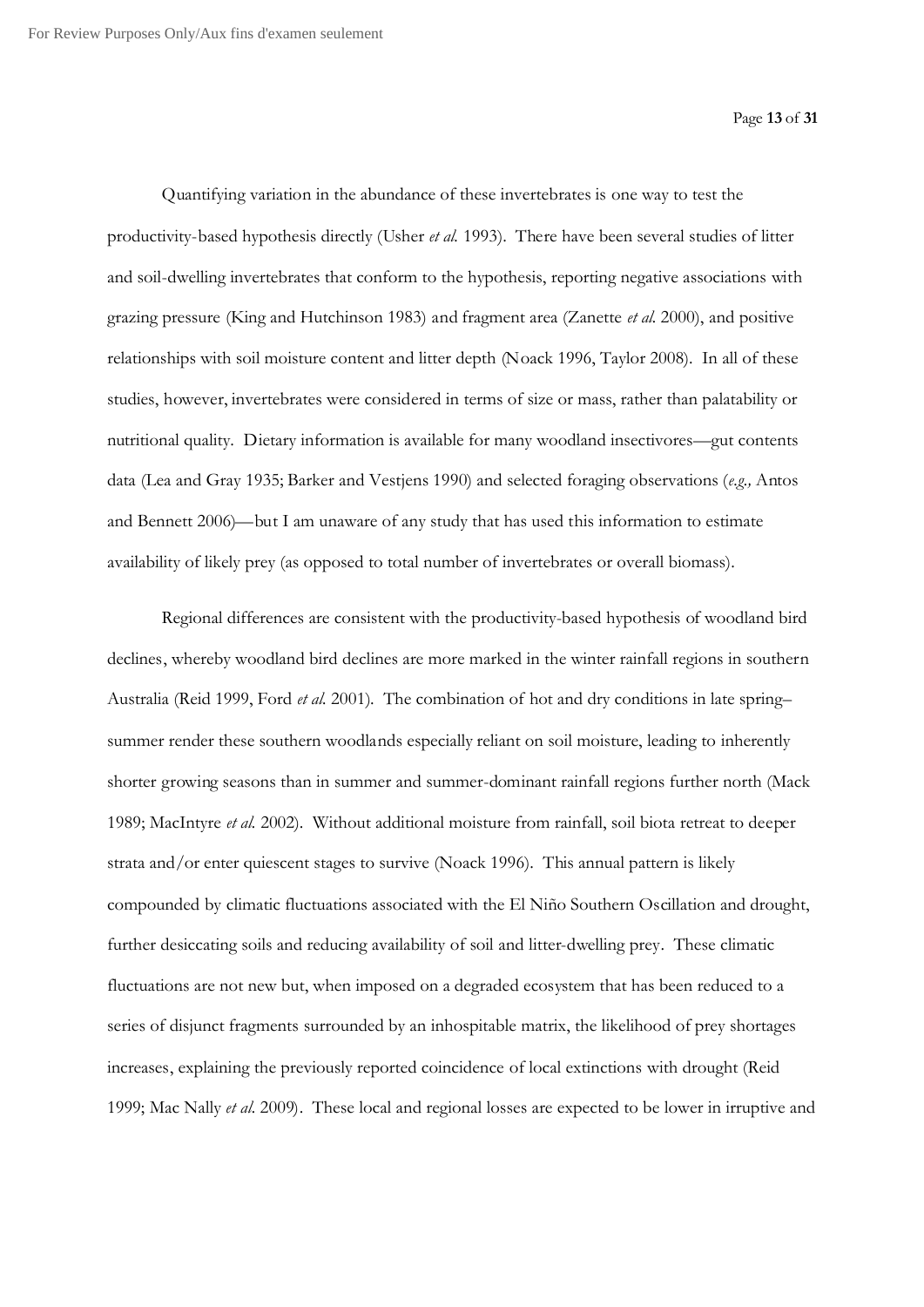migratory species due to increased likelihood of secondary recolonization, explaining why most declining species are year-round residents.

Differences between habitat types can also be explained in terms of productivity, whereby those woodlands dominated by Eucalypts exhibit the most pronounced declines in ground-feeding insectivores. These sclerophyllous trees retain their leaves for up to 4 years and, once abscised, the heavily lignified leaves can take 3 years or longer to decompose (Attiwill *et al.* 1996). This leads to very low rates of litterfall and organic inputs compared with other habitat types (Grigg and Mulligan 1999; March and Watson 2007) rendering these soils inherently sensitive to altered nutrient cycles (Heatwole and Lowman 1986), especially when the original understorey has been replaced by annuals (McIntyre and Lavorel 1994). Woodlands composed of Acacias and Casuarinas are doubly buffered against changes to nutrient inputs. Firstly, they have inherently higher rates of litterfall, driving greater levels of organic matter in the soil (Clarke and Allaway 1996; Wilson and Johnson 1989). Secondly, their litter is higher in N and decomposes more rapidly than Eucalypts, leading to more constant levels of N in the soil for the decomposer community regardless of understorey composition (O'Connell 1986; Attiwill and Leeper 1987; Facelli and Pickett 1991). Callitris woodlands are intermediate in terms of litterfall and decomposition rate (Lacey 1973; Harris et al. 2003), often growing in greater densities than eucalypts (Harris et al. 2003).

It should be noted that regional and habitat differences in productivity are confounded with numerous historic factors, including degree (and timing) of habitat loss and land-use, and overall climate (Heatwole and Lowman 1986). Rather than supplanting or ignoring these differences, the productivity-based hypothesis allows these woodlands to be compared directly, explaining *why* they differ in carrying capacity and *how* they differ in their resilience to changed land-use.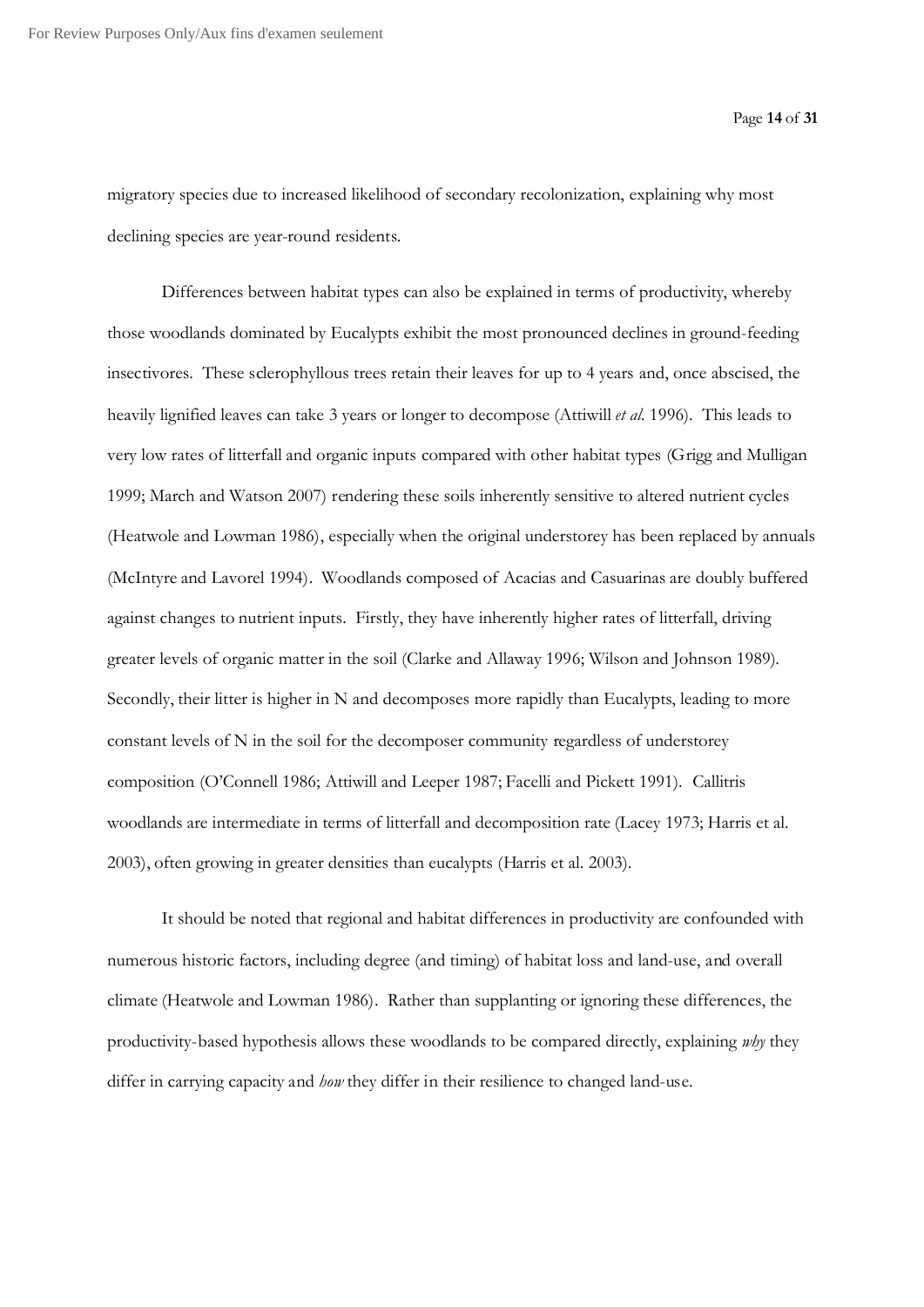In addition to explaining observed declines, the changes in productivity can also explain recorded increases in some species. Those species limited by water availability would be expected to have benefited from the shift in water storage from within the soil to surface impoundments. Of the 29 native land bird species Reid (1999) considered as "increaser" species, ten are granivores and a further four use mud for nest construction, all of which would benefit from greater access to standing water (James *et al.* 1999; Franklin *et al.* 2000). Another species to have increased—the White-plumed Honeyeater *Lichenostomus penicillatus*—is closely tied to riparian vegetation and standing water (Higgins *et al.* 2001), hence the widespread installation of dams and stock troughs throughout southern Australia may have facilitated their range expansion and could explain their continued dominance in many fragmented landscapes.

Reduced water infiltration also has direct effects on the growth and phenology of plants (Heatwole and Lowman 1986; Close and Davidson 2004), leading to a range of direct and indirect responses in dependent animals. Nectar production is closely related to soil moisture content via plant vigour, therefore availability of nectar through space and time would be expected to have diminished, especially for mass-flowering eucalypts which represent one of the main nectar sources in many woodlands (House 1997). Rather than manifesting in reduced flowering events, many sclerophyllous plant groups reabsorb nectar (Nicolson 1995 and references therein) or exhibit "dry flowering", whereby flowers are still produced, but insufficient water and carbohydrates are available to produce nectar (House 1997). Increased incidence of dry flowering and increased variability of nectar availability through space and time may underlie recorded declines in Regent Honeyeaters, Swift Parrots and Little Lorikeets *Glossopsitta pusilla* possibly extending to the ecologically similar Little Red Flying Fox *Pteropus scapularis*. It is worth noting that all four species are highly dispersive (labelled "rich patch fugitives" by Ford, 2010), with movements of entire populations coinciding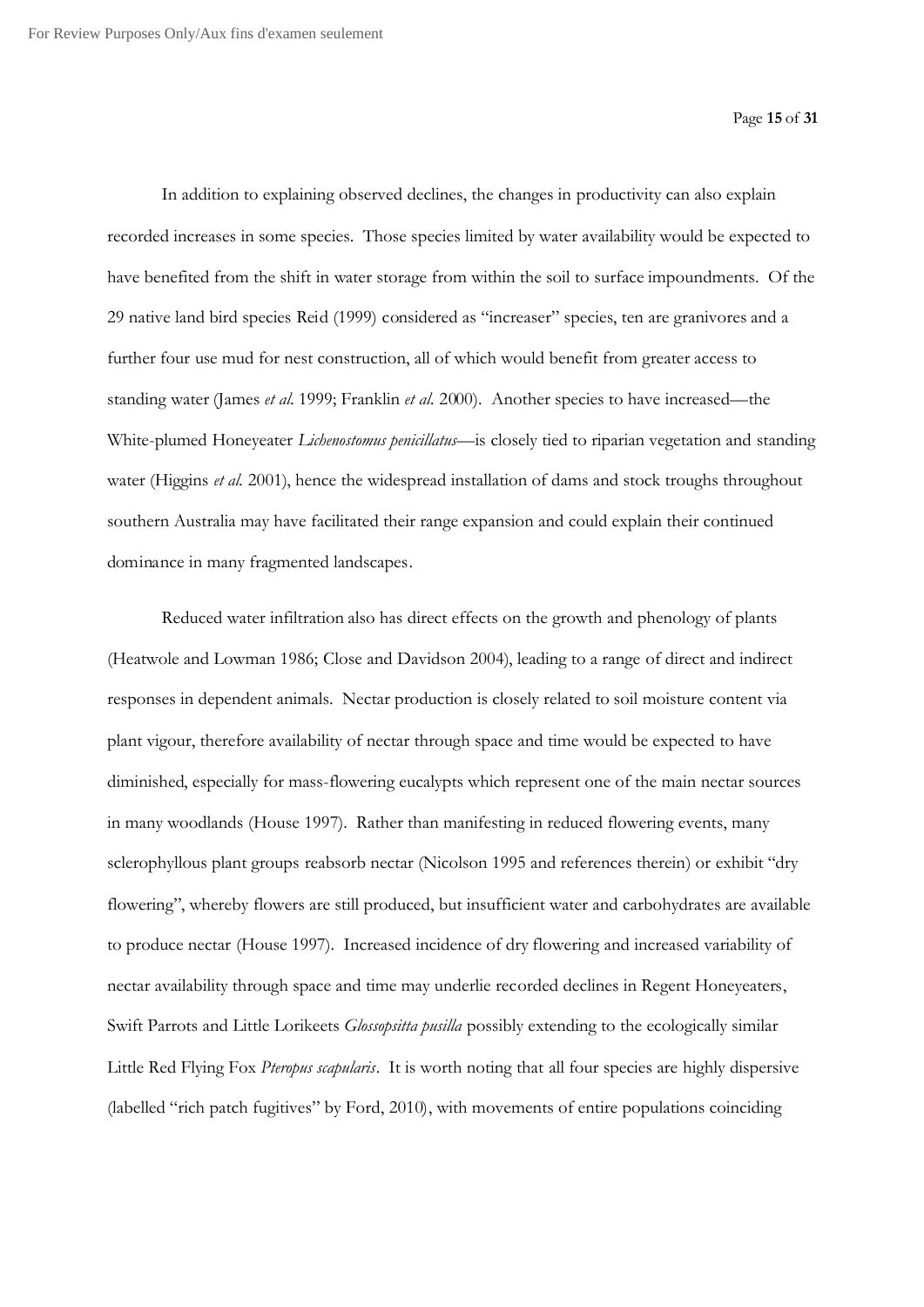with mass flowering events of eucalypts (Franklin *et al.* 1989, House 1997). When coupled with large-scale land clearing, changes in nectar availability at regional scales may have disrupted movement patterns and changed long-term migratory routes.

The increased abundance of mistletoe and various root parasitic shrubs (*Exocarpus* spp., *Leptomeria* spp.) in many remnant woodlands in eastern Australia is also consistent with the productivity-based hypothesis, with changes to nutrient inputs and water flows favouring these parasitic plants, especially along roadsides and other fragment edges. Providing reliable nectar, high quality fruit, enriched litter and dense micro-habitats used by many species for nesting and roosting, these plants have a positive effect on many woodland species (Watson 2001; Bowen *et al.* 2009, Montague-Drake *et al.* 2009) having dramatic effects on the organic inputs and productivity of eucalypt woodlands (March and Watson 2007). The positive response of these native plants to habitat degradation may mask the net effects of habitat fragmentation and agricultural intensification on woodland biota, effectively offsetting background reductions in food availability and habitat structure (Watson 2002). Given their parasitic habit, however, the high densities of mistletoes and root parasites in many woodlands represent an additional stressor on trees, and can contribute to increased mortality in severe cases.

#### **Predictions**

The hallmark of any meaningful hypothesis is its ability to generate specific falsifiable predictions. The hypothesis developed herein is centred on changes in soil properties over time, but the historic data required to test this hypothesis critically are unavailable (Noble *et al.* 2007). Instead, using the space for time substitution that is commonplace in studies of habitat fragmentation and land-use, a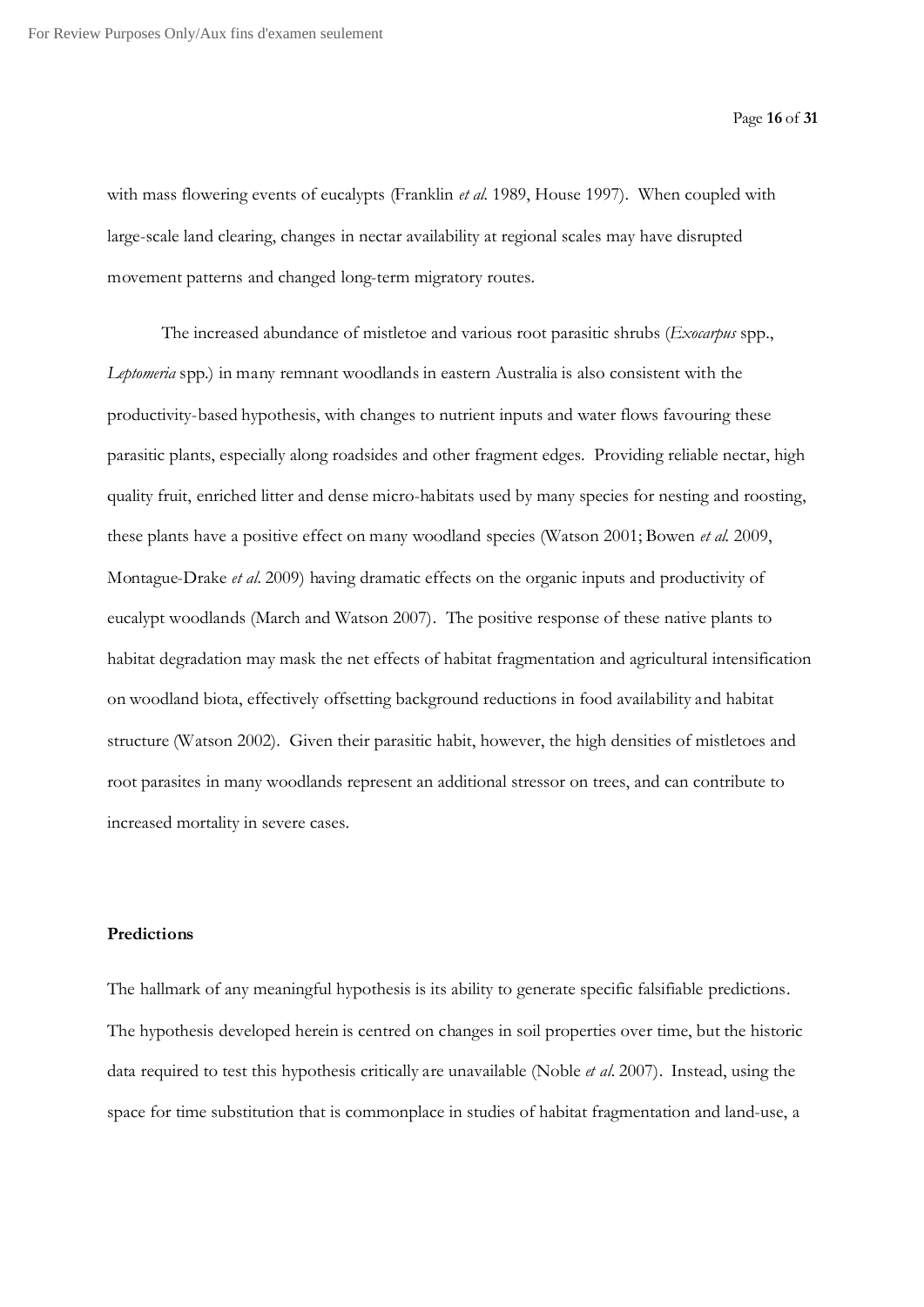Page **17** of **31**

series of comparisons can be made between contemporary woodlands. Importantly, these comparisons must be stratified within natural productivity gradients (e.g., Prober *et al.* 2002)—i.e., ridge-tops will always be less productive than valley floors. To guide these comparisons and enable further research to test, refute or refine the hypothesis, I articulate six predictions. Five of these relate directly to the availability of soil and litter-dwelling invertebrate prey, by which I mean those invertebrates which are both consumed by and accessible to insectivorous birds, not simply invertebrate abundance (see Hutto 1990 for a detailed exploration of this distinction and Fretz 2002 for an illustrative example).

1). There is a direct relationship between soil compaction (negative) and water infiltration (positive) on abundance of soil and litter-dwelling invertebrate prey, mediated via altered functional diversity and biological activity of soil microbial communities.

2). There are more active microbial communities and more available soil and litter dwelling invertebrate prey in Callitris woodlands than Eucalypt woodlands, more in Acacia and Casuarina woodlands than Callitris woodlands, and more in woodlands in summer-dominant rainfall regions than otherwise similar woodlands in winter-dominant rainfall regions due to summer drought stress.

3). Abundance, species richness and reproductive output of woodland birds are greater in sites with greater availability of invertebrate prey.

4). Individual ground-foraging insectivores display poorer body condition and higher stress levels in sites with shallower litter and topsoil, especially in summer.

5). Woodland bird assemblages display lower species turnover (within and between years) in sites with deeper litter due to less seasonal variation in available soil and litter dwelling invertebrate prey.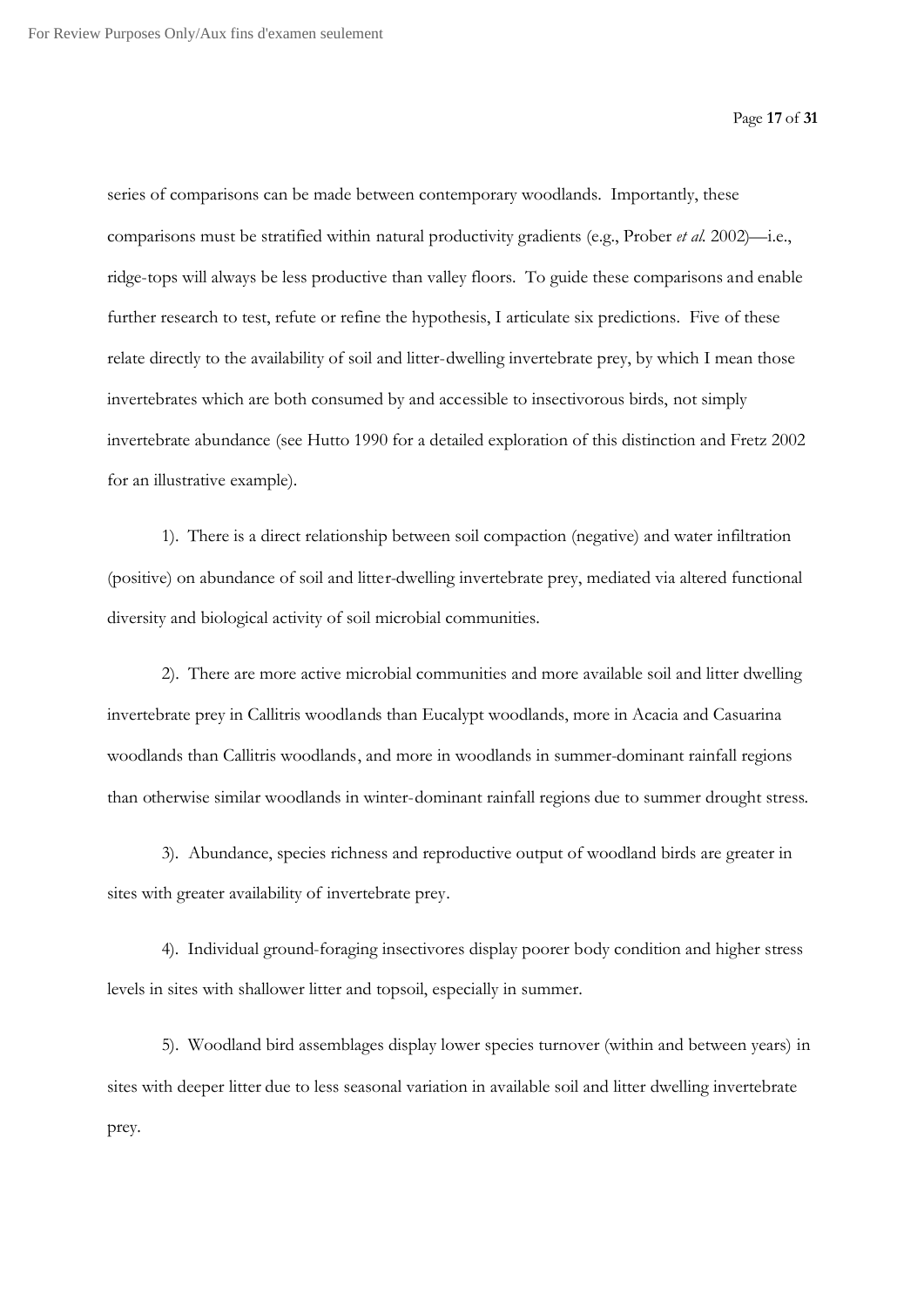6). Other taxa that feed on the same litter and soil dwelling invertebrates (*e.g.,* Dasyurid marsupials, Molossid bats, Agamid lizards) exhibit similar declines to declining woodland birds in both extent and severity.

#### **Prospect**

Rather than an idiosyncratic response of a small number of species, declines in woodland birds are symptomatic of a far wider malaise—the widespread and ongoing degradation of remaining woodlands in southern Australia (Recher 1999). With decreasing numbers of hollows, increased spread of exotic predators and incremental loss of remaining habitat, many native species are undergoing unprecedented declines and entire guilds are facing local extinction (Ford *et al.* 2001; Mac Nally *et al.* 2009). Considering these patterns in terms of productivity complements existing landscape and historic approaches and may provide a useful lens to clarify other unanswered questions. Hence, having considered occurrence patterns of woodland birds to be influenced by availability of their favoured prey, how have declining woodland bird numbers affected avian predators? Might reductions in ground-foraging insectivores underlie marked declines in various ground-dwelling predators such as death adders *Acanthophis antarcticus*? Have reductions in the abundance of woodland birds (especially larger bodied nectarivores and insectivores) led to reduced numbers of bird-feeding raptors including Square-tailed Kites and Barking Owls *Ninox connivens*? As well as higher trophic levels, the productivity-based hypothesis also has relevance for plants and their animal associates. In addition to lowering the standing crop of nectar, has the degradation of woodland soils made woodland plants more susceptible to herbivores and other natural enemies? Could increases in water stress have made trees more prone to attack by psyllids (see Heatwole and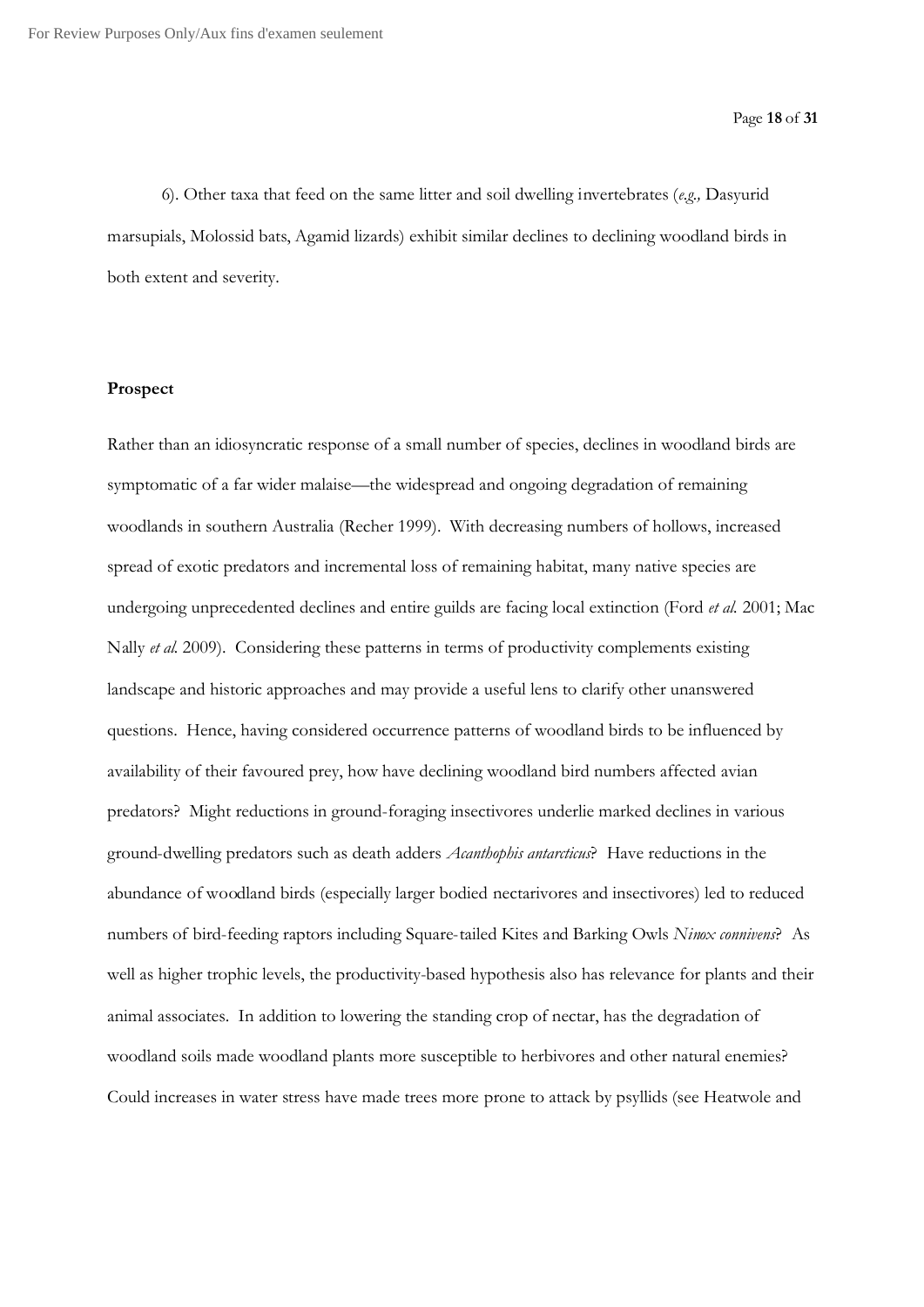Lowman 1986), potentially boosting the resource-base for foliage gleaning species like Noisy Miners *Manorina melanocephala*, Striated Pardalotes *Pardalotus striatus* and Weebills *Smicrornis brevirostris*? Moving beyond southern Australia, might similar reductions in food resources explain declines in forest, woodland and farmland birds elsewhere, underlying reported responses to fragment size (Robinson 1998), habitat structure (Fuller et al. 2007) and agricultural intensification (Donald 2001)? These open questions exemplify the value of a resource-based approach, allowing researchers to move beyond describing patterns to ask specific testable questions and address underlying processes.

The single most important implication of the productivity-based hypothesis is the realization that not all woodlands are the same. Woodland on a stony ridge and woodland on a floodplain provide very different resources for plants and animals, and exhibit very different fluctuations in resource availability through time—the soils that grow more wheat and wool originally grew more robins and babblers. As well as having dramatic effects on their dependent fauna, the issue of representation also affects the perceptions of landholders, conservation managers and policy makers. Woodlands are widely regarded as inherently rocky, restricted to poor soils and lacking in structure. While this may describe most woodlands remaining, the perception that this is the standard must be challenged. Woodlands can be productive; woodlands thrive on fertile soils; woodlands can have complex ground layers. As pressures from expanding cities and intensifying agriculture continue, we must be increasingly shrewd in determining which areas can be sacrificed, and which must be retained. Offsets for development are becoming commonplace and investment in large-scale restoration is expanding. Those remaining woodlands on deeper and more productive soils must be preserved, and revegetation efforts must concentrate on these lowland parts of catchments.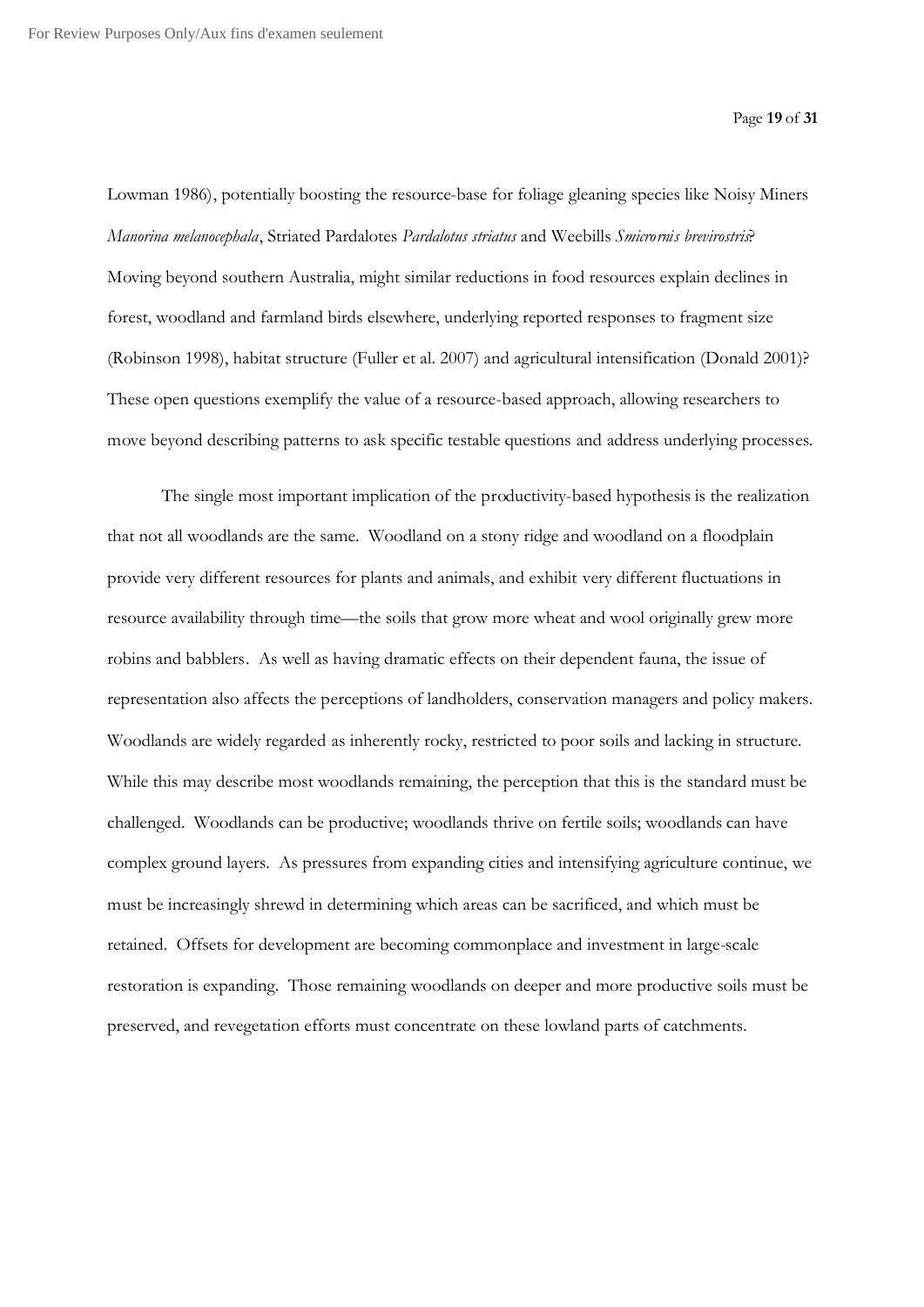#### **Acknowledgements**

The ideas expressed here were crystallized during Birds Australia's Conservation workshop in Bendigo, and I thank my fellow speakers for sharing their insight. I am indebted to Ian Lunt for responding to my persistent questions about nutrients and water, and to Veronica Doerr, Hugh Ford, Martine Maron, Maggie Watson, Michael Watson and two anonymous referees for their considered input and suggestions on earlier drafts.

#### **References**

- Antos, M. J., and Bennett, A. F. (2005). How important are different types of temperate woodlands for ground-foraging birds? *Wildlife Research* **32**, 557–572.
- Antos, M. J., and Bennett, A. F. (2006) Foraging ecology of ground-feeding woodland birds in temperate woodlands of southern Australia. *Emu* **106**, 29–40.
- Antos, M. J., Bennett, A. F., and White, J. G. (2008) Where exactly do ground-foraging woodland birds forage? Foraging sites and microhabitat selection in temperate woodlands of southern Australia. *Emu* **108**, 201–211.
- Attiwill, P. M., and Leeper, G. W. (1987) 'Forest Soils and Nutrient Cycling'. (Melbourne University Press, Melbourne.)
- Attiwill, P. M., Ploglase, P. J., Weston, C. J., and Adams, M. A. (1996) Nutrient cycling in forests of south-eastern Australia. In 'Nutrition of eucalypts'. (Eds P.M. Attiwill, and M. A. Adams) .Pp 191– 227. (CSIRO, Melbourne.)
- BirdLife International (2008) 'State of the World's Birds: Indicators for Our Changing World'. (BirdLife International, Cambridge, UK.)
- Bardgett, R. D. (2005) 'The Biology of Soil: a Community and Ecosystem Approach'. (Oxford University Press, Oxford.)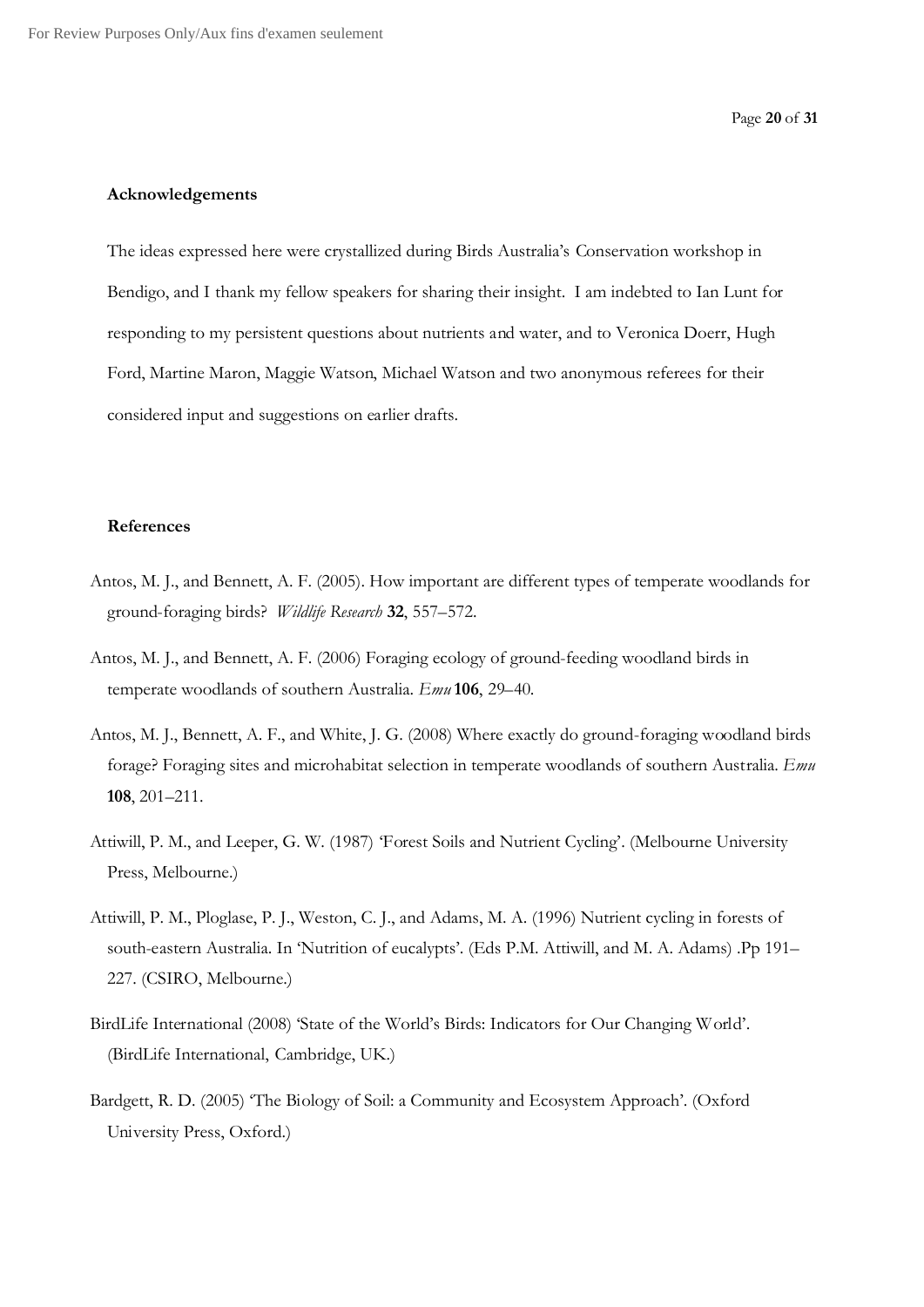- Barker, R. D., and Vestjens, W. J. M. (1990) 'The Food of Australian Birds: Passerines'. (CSIRO, Lyneham.)
- Bowen, M. E., McAlpine, C. A., House, A. P. N., and Smith, G. C. (2009) Agricultural landscape modification increases the abundance of an important food resource: mistletoes, birds and brigalow. *Biological Conservation* **142**, 122–133.
- Clarke, P. J. (2003) Composition of grazed and cleared temperate grassy woodlands in eastern Australia: patterns in space and inferences in time. *Journal of Vegetation Science* **14**, 5–14.
- Clarke, P. J., and Allaway, W. G. (1996) Litterfall in *Casuarina glauca* coastal wetland forests. *Australian Journal of Botany* **44**, 373–380.
- Close, D. C., and Davidson, N. J. (2004) Review of rural tree decline in a changing Australian climate. *Tasforests* **15**, 1–18.
- Cole, L., and Bardgett, R. D. (2002) Soil animals, microbial activity and nutrient cycling. In: 'Encyclopedia of Soil Science'. (Ed. Lal, R.) pp. 72–75. (Marcel Dekker Inc, New York.)
- Didham R. K. (1997) An overview of invertebrate responses to forest fragmentation. In 'Forests and Insects'. (Eds A. D. Watt, N. E. Stork and M. D. Hunter).pp. 303–319. (Chapman and Hall, London.)
- Donald, P. F., Green, R. E., and Heath, M. F. (2001) Agricultural intensification and the collapse of Europe's farmland bird populations. *Proceedings of the Royal Society (London)* **268**, 25–29.
- Duncan, D. H., Dorrough, J., White, M., Moxham, C. (2008) Blowing in the wind? Nutrient enrichment of remnant woodlands in an agricultural landscape. *Landscape Ecology* **23**, 107–119.
- Eldridge D. J., and Greene, R. S. B. (1994). Microbiotic soil crusts: a review of their roles in soil and ecological processes in the rangelands of Australia. *Australian Journal of Soil Research* **32**, 389–415.
- Facelli, J. M., and Pickett, S. T. A. (1991) Plant litter: its dynamics and effects on plant community structure. *Botanical Reviews* **53**, 12–35.
- Fanning, P. (1994) Long-term contemporary erosion rates in an arid rangelands environment in western New South Wales, Australia. *Journal of Arid Environments* **29**, 173–87.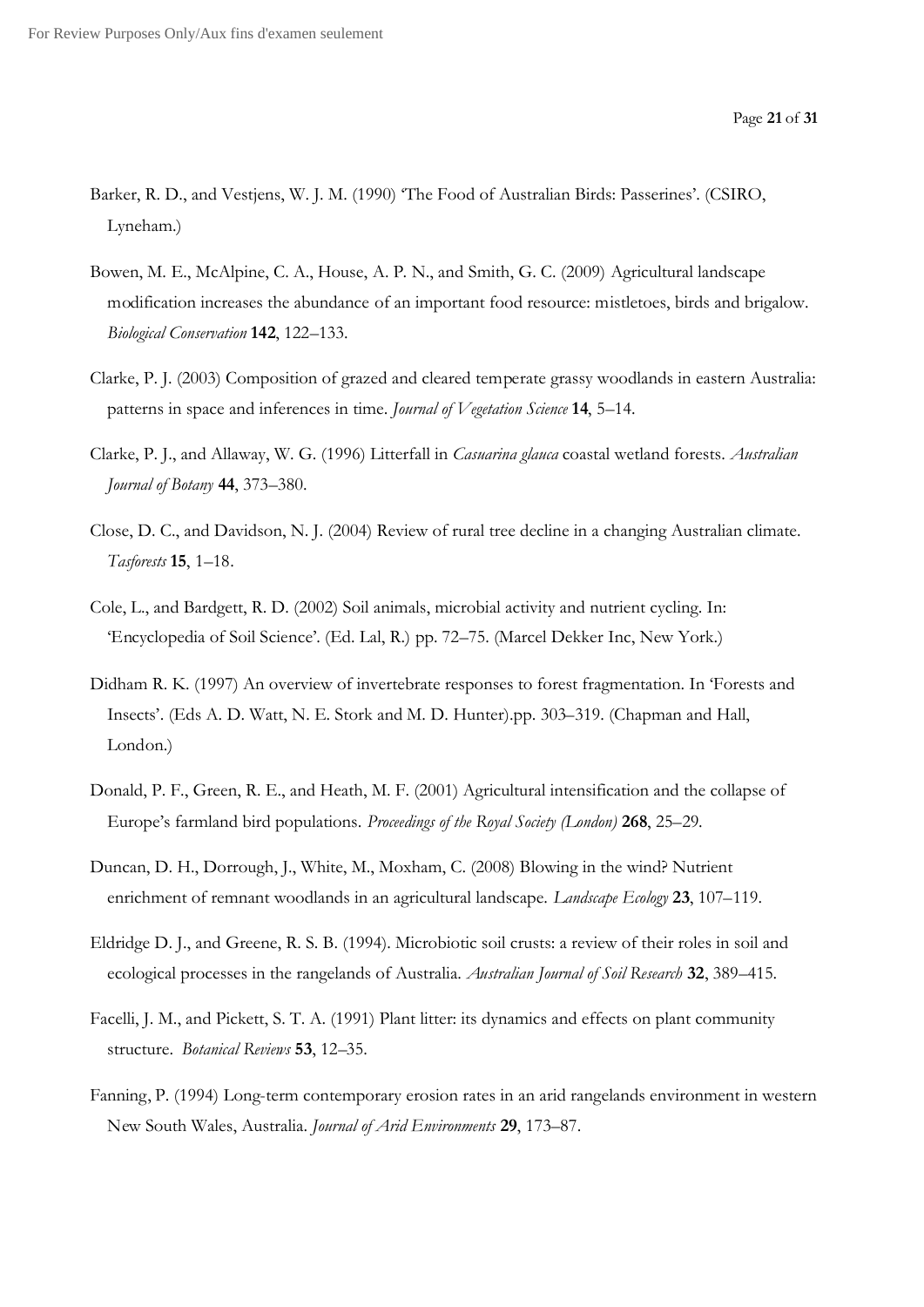- Ford, H. A. (2010) Advances in our knowledge of the causes of decline of birds of eucalypt woodland over the last 10 years. *Emu*; manuscript in review.
- Ford, H. A., Barrett, G. W., Saunders, D. A., and Recher, H. F. (2001) Why have birds in the woodlands of Southern Australia declined? *Biological Conservation* **97**, 71–88.
- Franklin, D. C., Menkhorst, P. W., Robinson, J. L. (1989) Ecology of the Regent Honeyeater *Xanthomyza phrygia*. *Emu* **89**, 140–54.
- Franklin, D. C., Woinarski, J. C. Z., and Noske, R. A. (2000) Geographical patterning of species richness among granivorous birds in Australia. *Journal of Biogeography* **27**, 829–842.
- Fretz. J. S. (2002) Scales of food availability for an endangered insectivore, the Hawaii Akepa. *Auk* **119**, 166–174.
- Fuller, R. J., Smith, K. W., Grice, P. V., Currie, F. A., and Quine, C. P. (2007) Habitat change and woodland birds in Britain: implications for management and future research. *Ibis* **149** (Suppl. 2), 261– 268.
- Gale, S. J., and Haworth, R. J. (2004) Catchment-wide soil loss from pre-agricultural times to the present: transport- and supply-limitation of erosion. *Geomorphology* **68**, 314–333.
- Garnett, S. (1992) 'Threatened and Extinct Birds of Australia'. RAOU Report No. 82. (RAOU, Melbourne.)
- Goldney, D. C., and Bowie, I. J. S. (1990) Some management implications for the conservation of vegetation remnants and associated fauna in the central western regions of New South Wales. *Proceedings of the Ecological Society of Australia* **16**, 427–440.
- Grigg, A. H., and Mulligan, D. R. (1999) Litterfall from two eucalypt woodlands in central Queensland. *Australian Journal of Ecology* **24**, 662–664.
- Harris, M. R., Lamb, D., and Erskine, P. D. (2003) An investigation into the possible inhibitory effects of white cypress pine (*Callitris glaucophylla*) litter on the germination and growth of associated ground cover species. *Australian Journal of Botany* **51**, 93–102.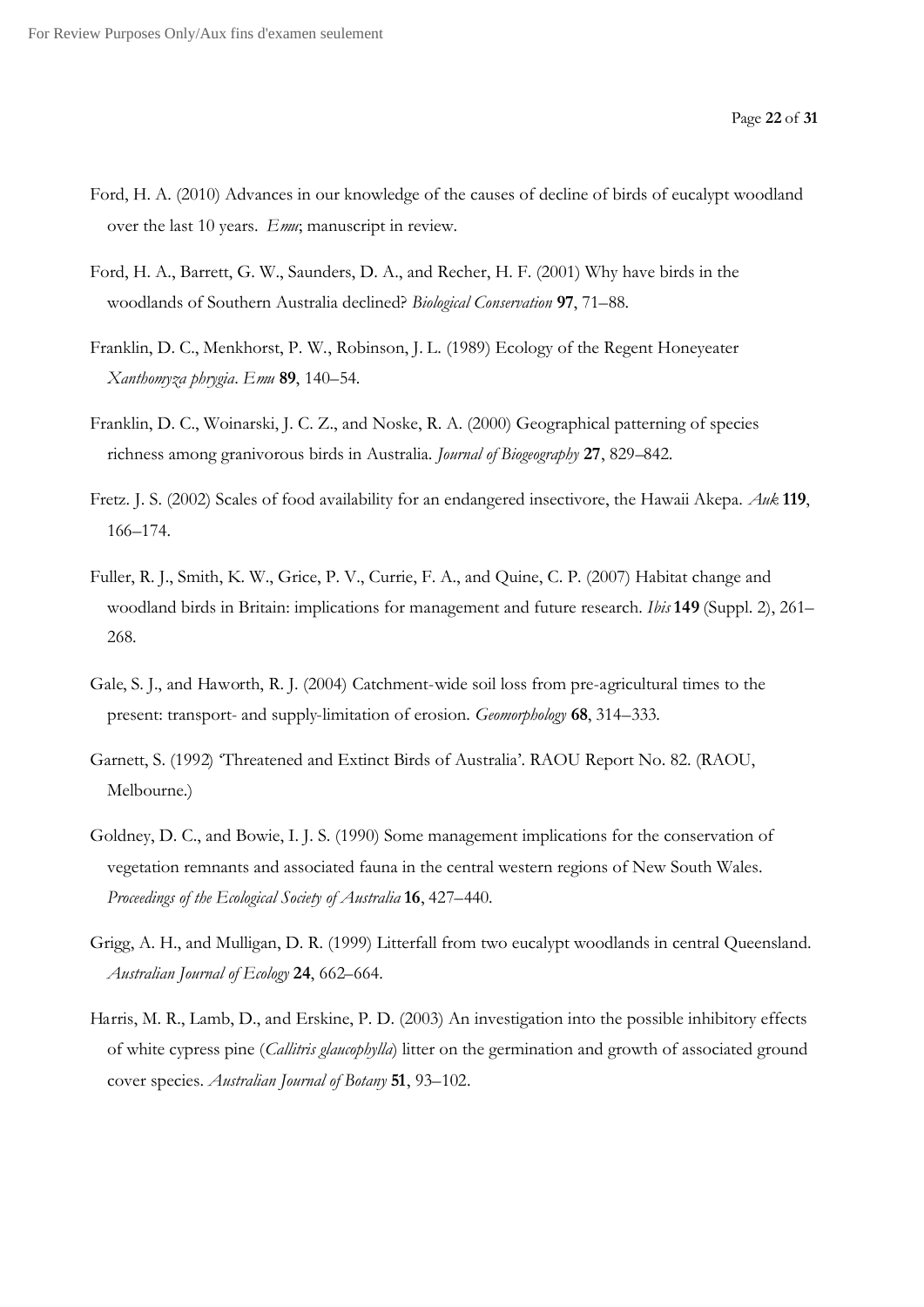- Hatton, T. J., Viney, N. R., Catchpole, E. A., and De Mestre, N. J. (1988) The influence of soil moisture on Eucalyptus leaf litter moisture. *Forest Science* **34**, 292–301.
- Heatwole, H., and Lowman, M. (1986) 'Dieback: Death of an Australian Landscape'.(Reed Books, Sydney.)
- Hewson, C. M., Carpenter, J. E., Broughton, R. K., Bellamy, P. E., Rothery, P., Amar,A., Hewson, C. M., and Gosler, A. G. (2007) Recent changes in British woodland bird populations derived from the Repeat Woodland Bird Survey. *Ibis* **149** (Suppl. 2), 225–234.
- Higgins, P. J., Peter, J. M., and Steele, W. K. (2001) 'Handbook of Australian, New Zealand and Antarctic Birds; Volume 5: Tyrant-flycatchers to Chats'. (Oxford University Press, Melbourne.)
- Hilder, E. J., and Mottershead, B. E. (1963) The redistribution of plant nutrients through free-grazing sheep. *Australian Journal of Science* **26**, 88–89.
- House, S.M. (1997) Reproductive Biology of Eucalypts. In 'Eucalypt Ecology: Individuals to Ecosystems'. (Eds J. Williams and J. Woinarski, J.) pp. 30–55. (Cambridge University Press, Cambridge.)
- Hobbs, R. J., Saunders, D. A., Lobry de Bruyn, L. A., and Main, A. R. (1993). Changes in biota. In 'Reintegrating Fragmented Landscapes: Towards Sustainable Production and Nature Conservation' (Eds R. J. Hobbs and D. A. Saunders.) pp. 65–106. (Springer Verlag, New York.)
- Hobbs, R. J., Yates, C. J. (2000) 'Temperate Eucalypt Woodlands in Australia: Biology, Conservation, Management and Restoration.' (Surrey Beatty and Sons, Sydney.)
- Huston, M. A. (1979) A general hypothesis of species diversity. *American Naturalist* **113**, 81–101.
- Huston, M. A. (1994) 'Biological Diversity: The Coexistence of Species on Changing Landscape'. (Cambridge University Press, Cambridge.)
- Hutto, R. L. (1990) Measuring the availability of food resources. *Studies in Avian Biology* **13**, 20–28.
- James, C. D., Landsberg, J., and Morton, S. R. (1999) Provision of watering points in the Australian arid zone: a review of effects on biota. *Journal of Arid Environments* **41**, 87–121.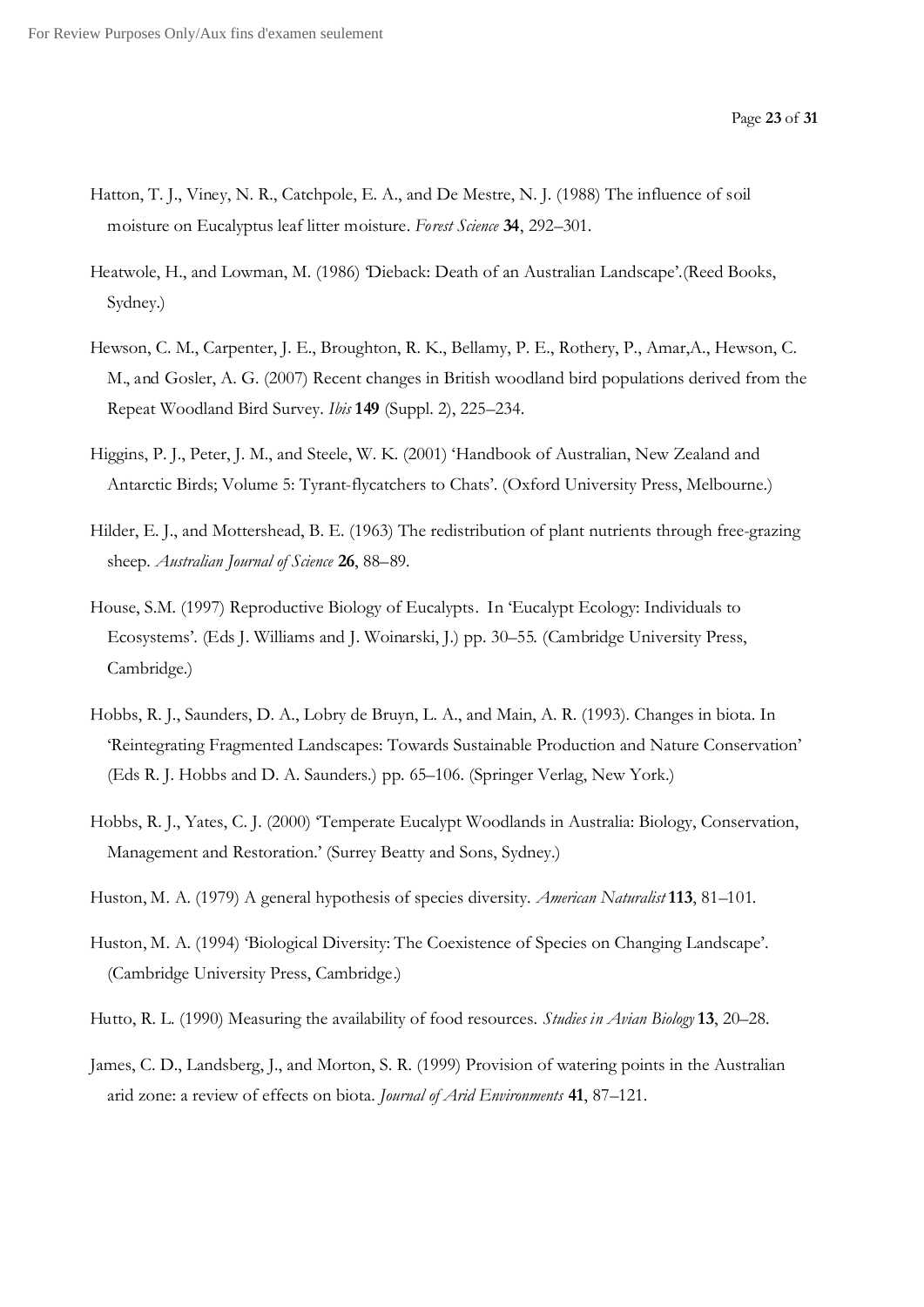- Keith, H. (1997) Nutrient cycling in eucalypt ecosystems In: 'Eucalypt Ecology: Individuals to Ecosystems'. (Eds. J. Williams, and J. Woinarski) pp. 197–226. (Cambridge University Press, Cambridge UK.)
- King, K. L., and Hutchinson, K. J. (1983) The effects of sheep grazing on invertebrate numbers and biomass in unfertilized natural pastures of the New England Tablelands (NSW). *Australian Journal of Ecology* **8**, 245–255
- Lacey, C. J. (1973) Silvicultural characteristics of white cypress pine. Research Note 26, Forestry Commission of New South Wales.
- Landsberg, J., and Crowley, G. (2004) Monitoring rangeland biodiversity: plants as indicators. *Austral Ecology* **29**, 59–77.
- Lea, A. M., and Grey, J. T. (1935) The food of Australian birds. *Emu* **35**, 63–98.
- Leach, G. J., and Recher, H. F (1993) Use of roadside remnants of softwood scrub vegetation by birds in south-eastern Queensland. *Wildlife Research* **20**, 233–250.
- Ludwig J., Tongway D., Freudenberger, D., Noble J., and Hodginkson, K. (Eds) (1997) 'Landscape Ecology, Function and Management: Principles from Australia's Rangelands'. (CSIRO, Melbourne.)
- Mack, R. N. (1989) Temperate grasslands vulnerable to plant invasions: characteristics and consequences. In 'Biological Invasions: a Global Perspective'. (Eds. J. A. Drake, H. A. Mooney, F. DiCastri, R. H. Groves, F. J. Kruger, M. Rejmanek, and M. Williamson.) pp. 155–179. (John Wiley and Sons, Chichester.)
- Mac Nally, R., Bennett A. F., Thomson, J. R., Radford, J. Q., Unmack, G., Horrocks, G., and Vesk, P. A. (2009) Collapse of an avifauna: climate change appears to exacerbate habitat loss and degradation. *Diversity and Distributions* **15**, 720–730.
- Maron, M., and Lill, A. (2005) The influence of livestock grazing and weed invasion on habitat use by birds in grassy woodland remnants. *Biological Conservation* **124**, 439–450.
- March W. A., and Watson D. M. (2007) Parasites boost productivity: effects of mistletoe on litter dynamics in a temperate Australian forest. *Oecologia* **154,** 339–347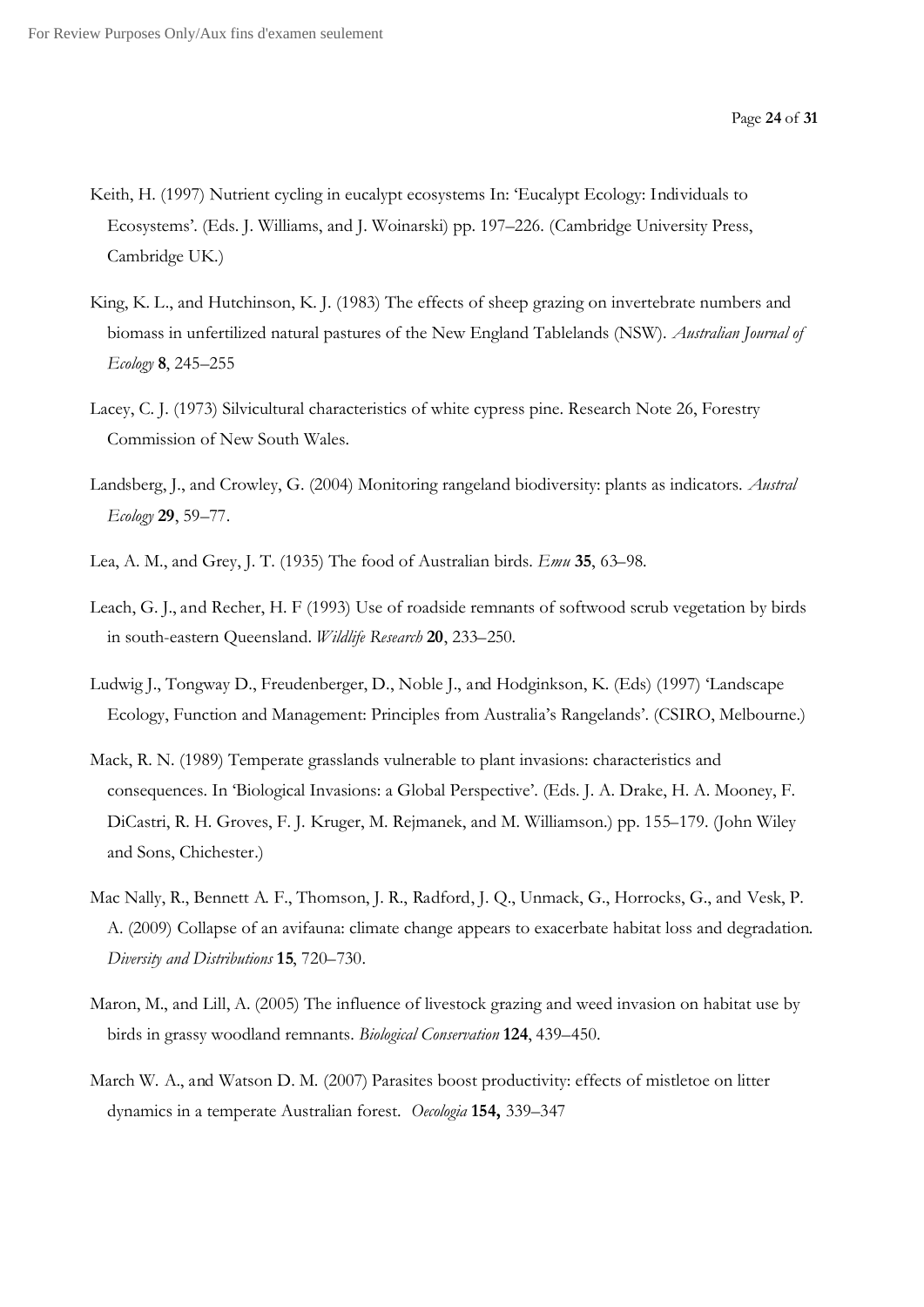- McIntyre, S., and Lavorel, S. (1994) How environmental and disturbance factors influence species composition in temperate Australian grasslands. *Journal of Vegetation Science* **5**, 373–384.
- McIntyre, S., McIvor, J. G., and Heard, K. M. (2002) 'Managing and Conserving Grassy Woodlands'. (CSIRO Publishing, Collingwood.)
- McIvor J. G. (2002) Soils. In 'Managing and Conserving Grassy Woodlands'. (Eds. S. McIntyre, J. G. McIvor and K. M. Heard.) pp. 41–60. (CSIRO Publishing, Collingwood.)
- Major, R. E., Christie, F. J., and Gowing, G. (2001) Influence of remnant and landscape attributes on Australian woodland bird communities. *Biological Conservation* **102**, 47–66.
- Montague-Drake, R. M., Lindenmayer D. B., and Cunningham R. B. (2009) Factors affecting site occupancy by woodland bird species of conservation concern. *Biological Conservation* **142**, 2896–2903.
- Murcia, C. (1995) Edge effects in fragmented forests: implications for conservation. *Trends in Ecology and Evolution* **10**, 58–62.
- Murphy, M. T. (2003) Avian population trends within the evolving agricultural landscape of eastern and central United States. *Auk* **120**, 20–34.
- Newton, I. (2004) The recent declines of farmland bird populations in Britain: an appraisal of causal factors and conservation actions. *Ibis* **146**, 579–600.
- Nicolson, S. W. (1995) Direct demonstration of nectar reabsorption in the flowers of *Grevillea robusta*  (Proteaceae). *Functional Ecology* **9**, 584–588.
- Noack, A. (1996) The effects of habitat degradation on the invertebrates of shrubland communities, with special reference to the food resources of the White-browed Babbler *Pomatostomus superciliosus*. (Unpublished Honours thesis. School of Environmental Biology, Curtin University of Technology. Perth.)
- Noble J. C., Műller W. J., Detling J. K., and Pfitzner H. (2007) Landscape ecology of the burrowing bettong: warren distribution and patch dynamics in semiarid eastern Australia. *Austral Ecology* **32**, 326–337.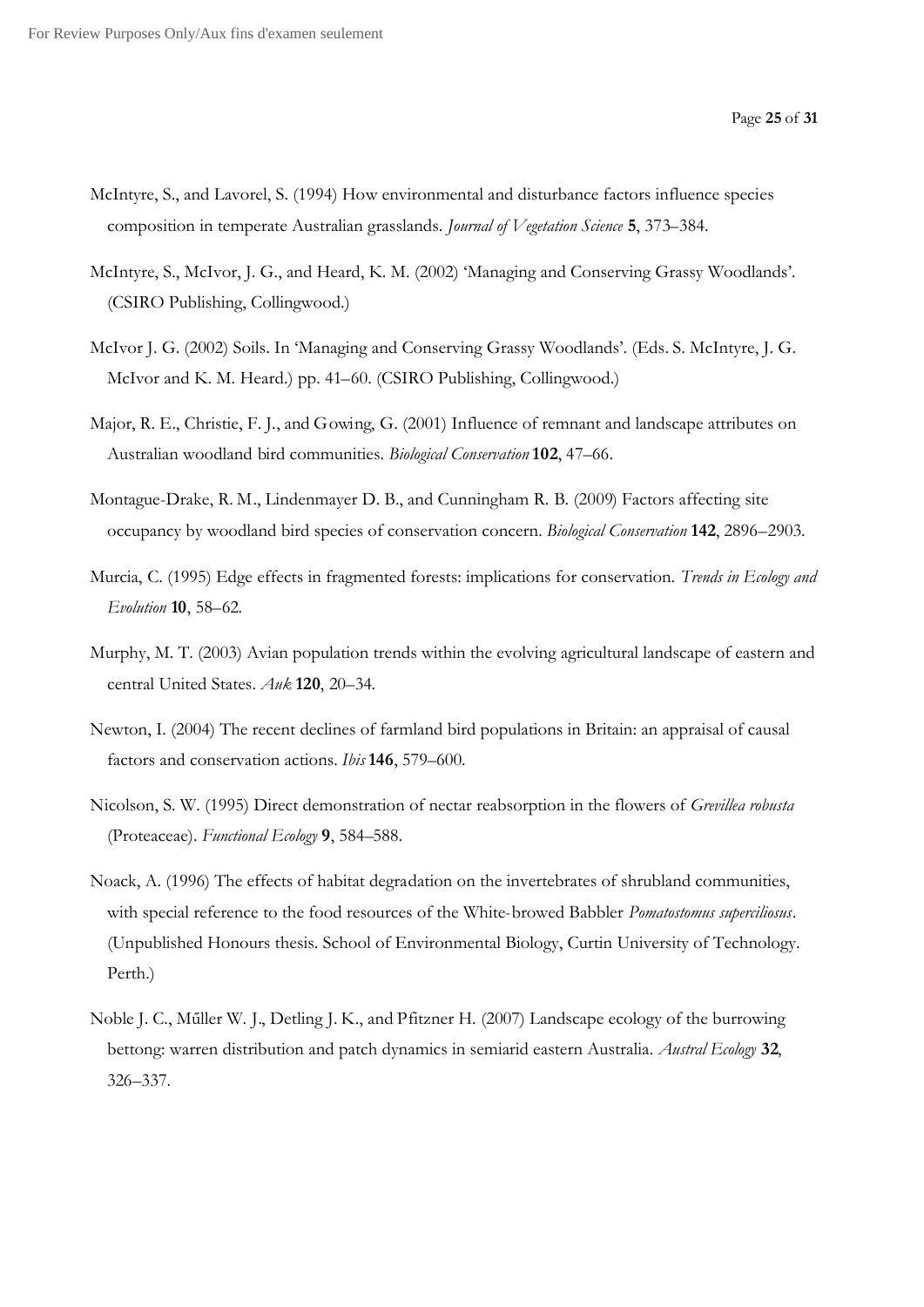- O' Connell A. M. (1986) Effect of legume understorey on decomposition and nutrient content of eucalypt forest litter. *Plant and Soil* **92**, 235–248.
- Oliver, D. L., and Parker, D. G. (2006) Woodland birds of the NSW central Murray catchment: measuring outcomes of the Greening Australia fencing and tree planting program. Consultancy report for Birds Australia.
- Prober, S. M., Lunt, I. D., and Thiele, K. R. (2002) Determining reference conditions for management and restoration of temperate grassy woodlands: relationships among trees, topsoils and understorey flora in little-grazed remnants. *Australian Journal of Botany* **50**, 687–697.
- Prober, S. M., and Thiele, K. R. (1995) Conservation of grassy white box woodlands: relative contributions of size and disturbance to floristic composition and diversity of remnants. *Australian Journal of Botany* **43**, 349–366.
- Recher, H. F. (1999) The state of Australia's avifauna: a personal opinion and predictions for the new millennium. *Australian Zoologist* **31**, 11–27.
- Recher, H. F., and Lim, L. (1990) A review of the current ideas of the extinction, conservation and management of Australia's terrestrial vertebrate fauna. *Proceedings of the Ecological Society of Australia* **16**, 287–301.
- Recher, H. F., Majer, J. D., and Ganesh, S. (1996) Eucalypts, arthropods and birds: on the relation between foliar nutrients and species richness. *Forest Ecology and Management* **85**, 177–195.
- Reid, J. (1999) Threatened and declining birds in the New South Wales sheep-wheat belt: 1. Diagnosis, characteristics and management. Consultancy report to NSW National Parks and Wildlife Service. (CSIRO Wildlife and Ecology, Canberra.)
- Robinson, D. (1991) Threatened birds in Victoria: their distributions, ecology and future. *Victorian Naturalist* **108**, 67–77.
- Robinson, D., and Traill, B. J. (1996) Conserving woodland birds in the wheat and sheep belts of southern Australia. RAOU Conservation Statement No. 10.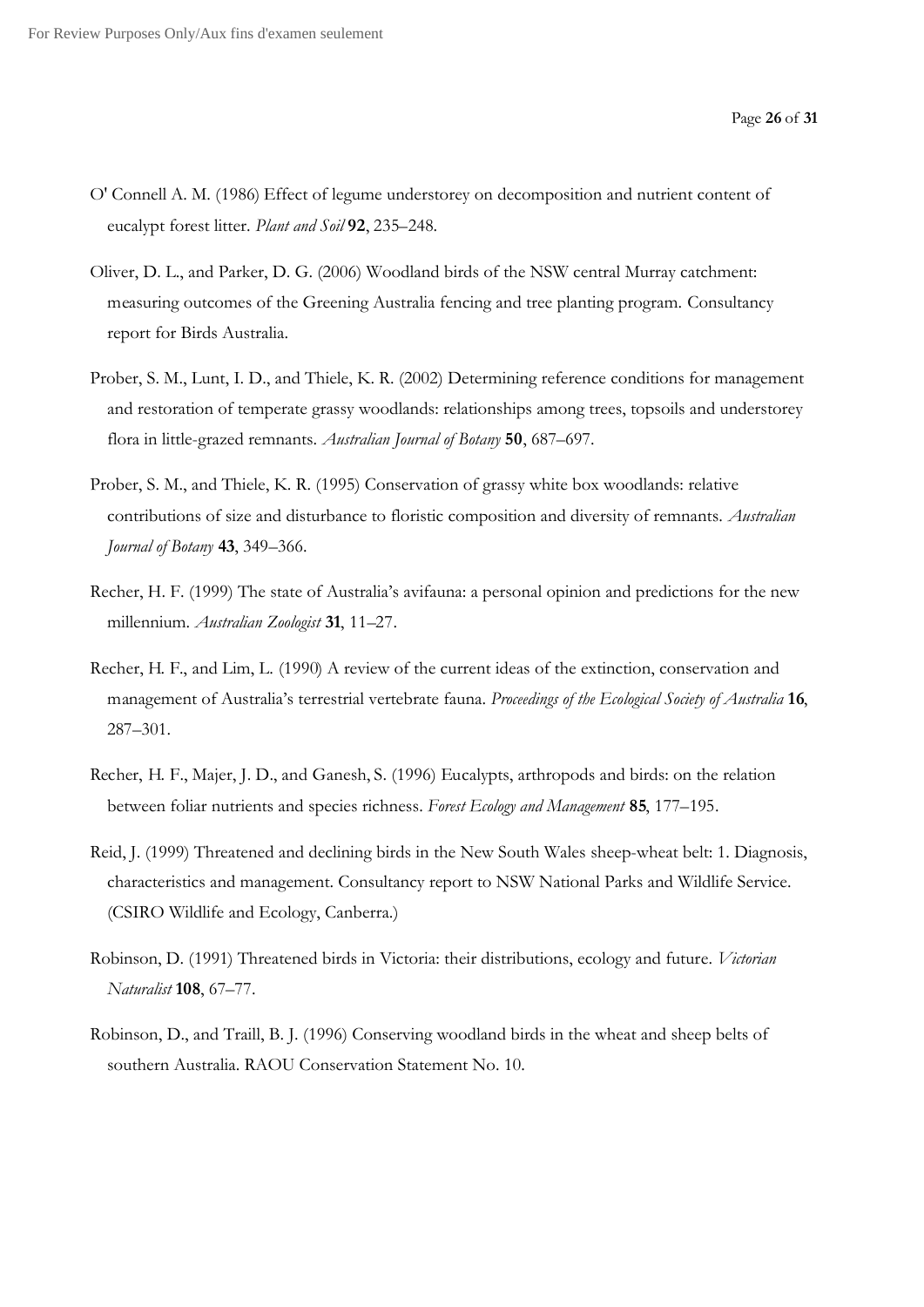- Robinson, S. K. (1998) Another threat posed by forest fragmentation: reduced food supply. *Auk* **115**, 1–3.
- Robinson, S. K., and Wilcove, D. S. (1994) Forest fragmentation in the temperate zone and its effects on migratory songbirds. *Bird Conservation International* **4**, 223–249.
- Runte, A. (1979) 'National Parks: The American Experience'. (University of Nebraska Press, Lincoln, Nebraska, USA.)
- Taylor, S. G. (2008) Leaf litter invertebrate assemblages in box-ironbark forest: composition, size and seasonal variation in biomass. *Victorian Naturalist* **125**, 19–27.
- Taylor, J. A., Hedges, D. A., and Whalley, R. D. B. (1984) The occurrence, distribution and characteristics of sheep camps on the Northern Tablelands of New South Wales. *Australian Rangeland Journal* **6**, 10–16.
- Tongway, D. J., Sparrow, A. D., and Friedel, M. H. (2003) Degradation and recovery processes in arid grazing lands of central Australia. Part 1: soil and land resources. *Journal of Arid Environments* **55**, 301– 326.
- Traill, B. J., Collins, E., Peake, P., and Jessup, S. (1996) Current and past status of the birds of Chiltern—a box-ironbark forest in north-eastern Victoria. *Australian Bird Watcher* **16**, 309–326.
- Usher, M. B., Field, J. P., and Bedford, S. E. (1993) Biogeography and diversity of ground-dwelling arthropods in farm woodlands. *Biodiversity Letters* **1**, 54–62.
- Watson, D. M., Mac Nally, R. C., Bennett, A. F. (2000) The avifauna of remnant Buloke (*Allocasuarina luehmanni*) woodlands in western Victoria. *Pacific Conservation Biology* **6**, 46–60.
- Watson D. M. (2009) Parasitic plants as facilitators: more Dryad than Dracula? *Journal of Ecology* **97**, 1151–1159.
- Watson, D. M. (2001) Mistletoe—a keystone resource in forests and woodlands worldwide. *Annual Review of Ecology and Systematics* **32**, 219–49.
- Wilson, J. (2002) Flowering ecology of a box-ironbark Eucalyptus community. (Unpublished PhD thesis, School of Ecology and Environment, Deakin University, Melbourne.)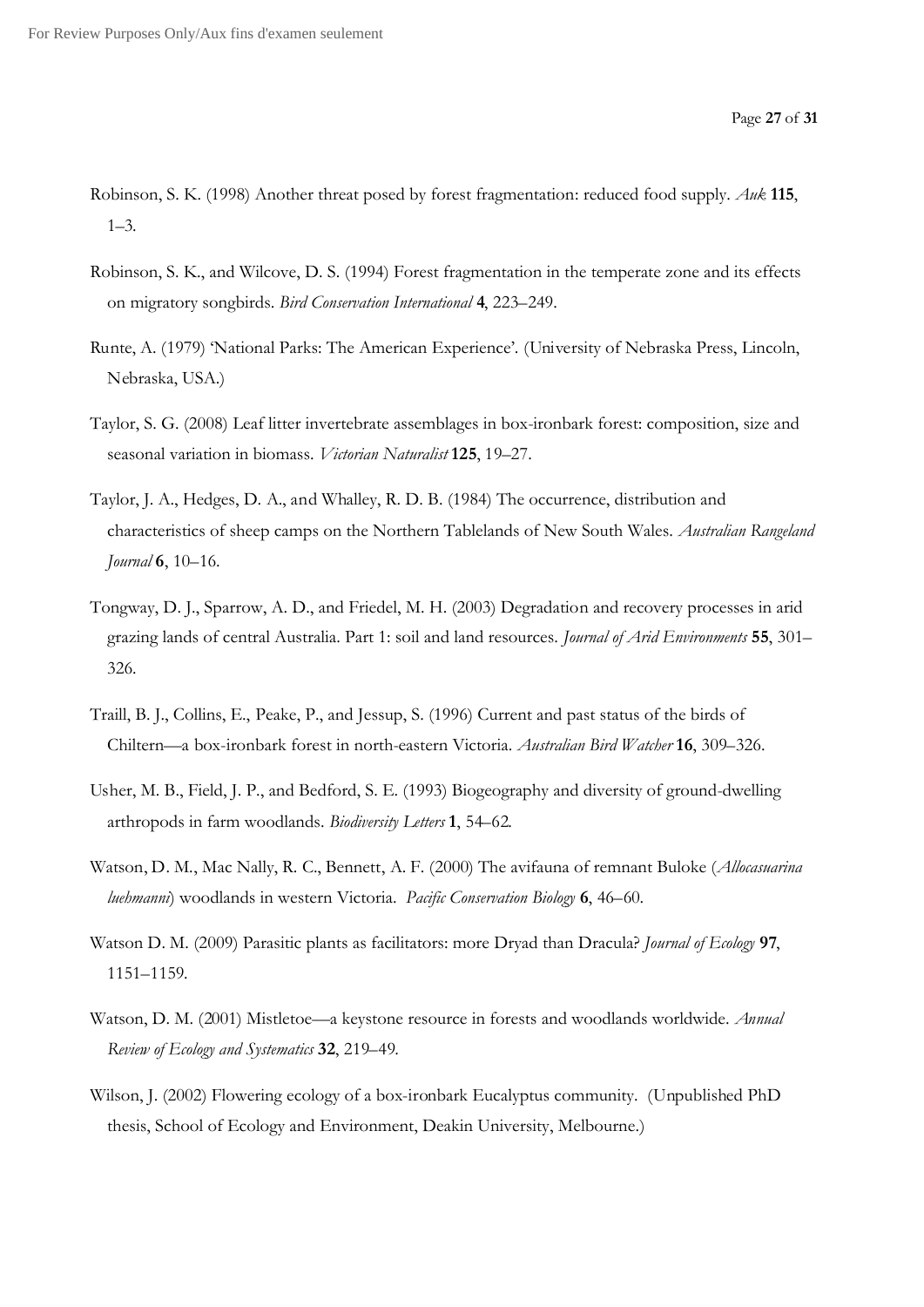- Wilson, K. L., and Johnson, L. A. S. (1989) Casuarinaceae. In 'Flora of Australia. Vol 3'. (Ed. A. S. George). Pp. 100–182. (Australian Government Publishing Service, Canberra.)
- Yates, C. J., and Hobbs, R. J. (1997) Temperate eucalypt woodlands: a review of their status, processes threatening their persistence and techniques for restoration. *Australian Journal of Botany* **45**, 949–973.
- Zanette, L., Doyle, P, and Trémont, S. M. (2000) Food shortage in small fragments: evidence from an area sensitive passerine. *Ecology* **8**, 1654–1666.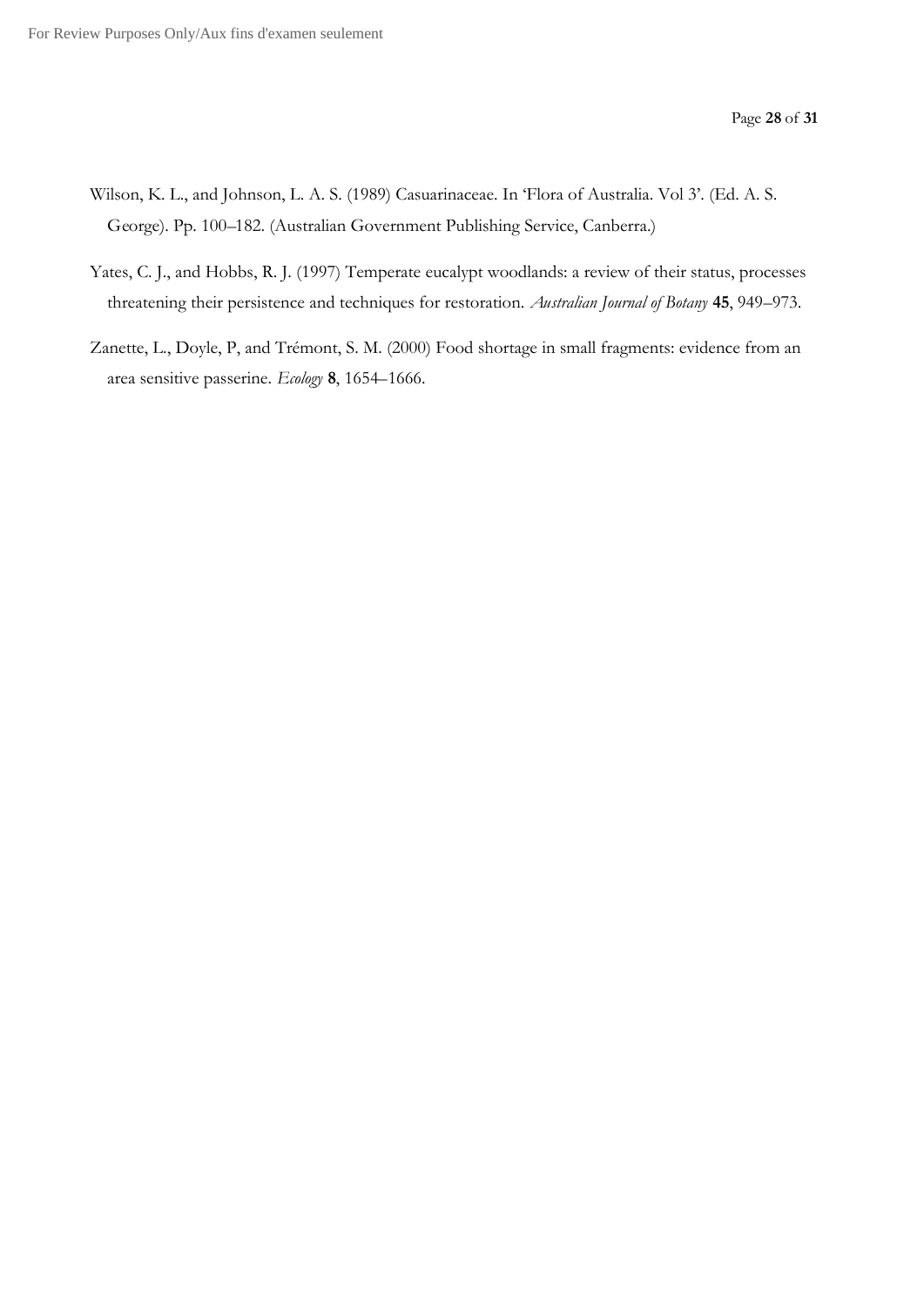Page **29** of **31**

#### **Captions**

**Table 1**. List of the 26 species considered declining woodland birds (after Reid 1999; Robinson and Traill 1996) with principal diet and dominant foraging substrate.

**Figure 1.** In this simplified diagram, narrow arrows depict pathways that have decreased since European settlement, thick arrows depict pathways that have increased and dashed arrows represent pathways that have remained unchanged. Given disproportionate clearing of habitat on the more productive soils, most remaining woodland occurs on ridges, rocky slopes and other low productivity land forms—marginal habitat for most woodland-dependent species. The amount of organic matter in the soil of these remnants is lower, exacerbated by the shift in woodland understories from deeprooted perennials to exotic annuals. Livestock and fertilizer drift increased flows of macronutrients, driving simplification of microbial communities under these eutrophic conditions, leading to less available food for below-ground communities and litter-dwelling invertebrates. Water infiltration decreased, running off compacted soils into surface impoundments, leading to more pronounced seasonal drought stress, especially in winter rainfall regions where the growing season has effectively shortened. Although reduced water and organic inputs are partly compensated by increased nutrients (energy flow from plants depicted as unchanged), there has been a shift within plant feeders from nectarivores to sap-feeders. With less invertebrate prey available, the number of insectivores that can be supported within a woodland decreases. Coupled with a reduction in larger soil-dwelling invertebrates, the number of predators is also expected to decrease, as they need to travel further to acquire the same nutritional resources.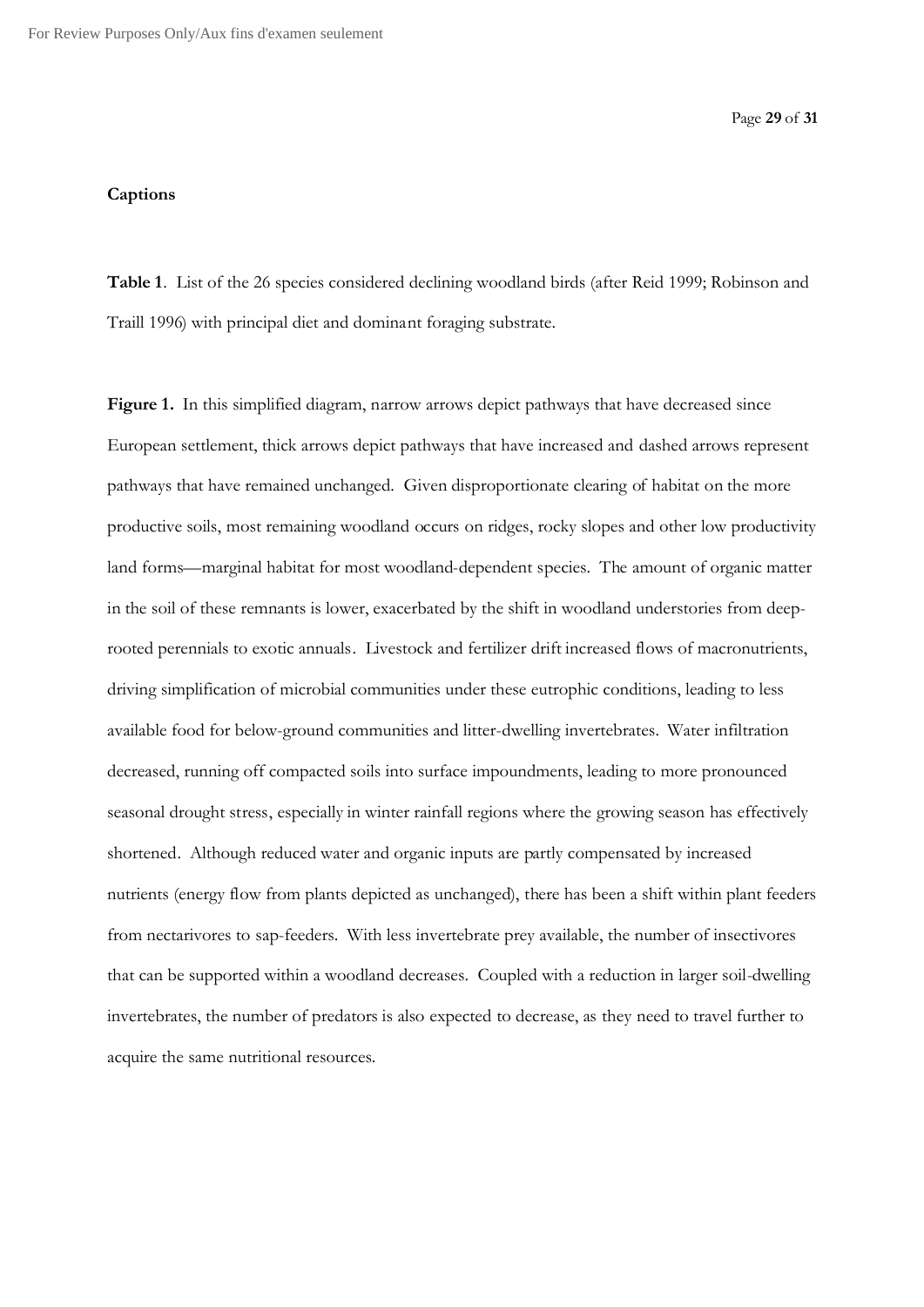| Name                       | <b>English Name</b>       | Principal diet           | Substrate(s)    |
|----------------------------|---------------------------|--------------------------|-----------------|
| Dromaius novaehollandiae   | Emu                       | Fruit, seeds, arthropods | Ground          |
| Eurostopodus argus         | Spotted Nightjar          | Arthropods               | Ground, air     |
| Lophoictinia isura         | Square-tailed Kite        | Vertebrates, arthropods  | Ground, foliage |
| Burhinus grallarius        | Bush stone-curlew         | Arthropods, vertebrates  | Ground          |
| Turnix varius              | Painted Button-quail      | Seeds, arthropods        | Ground          |
| Lathamus discolor          | Swift Parrot              | Nectar, arthropods       | Foliage         |
| Climacteris affinis        | White-browed Treecreeper  | Arthropods               | Bark, ground    |
| Climacteris picumnus       | <b>Brown Treecreeper</b>  | Arthropods               | Bark, ground    |
| Chthonicola sagittata      | Speckled Warbler          | Arthropods               | Ground          |
| Acanthiza uropygialis      | Chestnut-rumped Thornbill | Arthropods               | Ground          |
| Aphelocephala leucopsis    | Southern Whiteface        | Arthropods               | Ground          |
| Anthochaera phrygia        | Regent Honeyeater         | Nectar, arthropods       | Foliage         |
| Pomatostomus temporalis    | Grey-crowned Babbler      | Arthropods               | Ground          |
| Pomatostomus superciliosus | White-browed Babbler      | Arthropods               | Ground          |
| Daphoenositta chrysoptera  | Varied Sittella           | Arthropods               | Bark            |
| Falcunculus frontatus      | Crested Shrike-tit        | Arthropods               | Bark, Foliage   |
| Pachycephala rufiventris   | Rufous Whistler           | Arthropods               | Bark, foliage   |
| Oreoica gutturalis         | Crested Bellbird          | Arthropods               | Ground          |
| Artamus superciliosus      | White-browed Woodswallow  | Arthropods               | Air             |
| Artamus cyanopterus        | Dusky Woodswallow         | Arthropods               | Air             |
| Myiagra inquieta           | Restless Flycatcher       | Arthropods               | Ground, air     |
| Microeca fascinans         | Jacky Winter              | Arthropods               | Ground          |
| Petroica goodenovii        | Red-capped Robin          | Arthropods               | Ground          |
| Melanodryas cucullata      | Hooded Robin              | Arthropods               | Ground          |
| Eopsaltria australis       | Eastern Yellow Robin      | Arthropods               | Ground          |
| Stagonopleura guttata      | Diamond Firetail          | Seeds                    | Ground          |

Table 1. Declining woodlands birds of southern Australia [intended for page width]